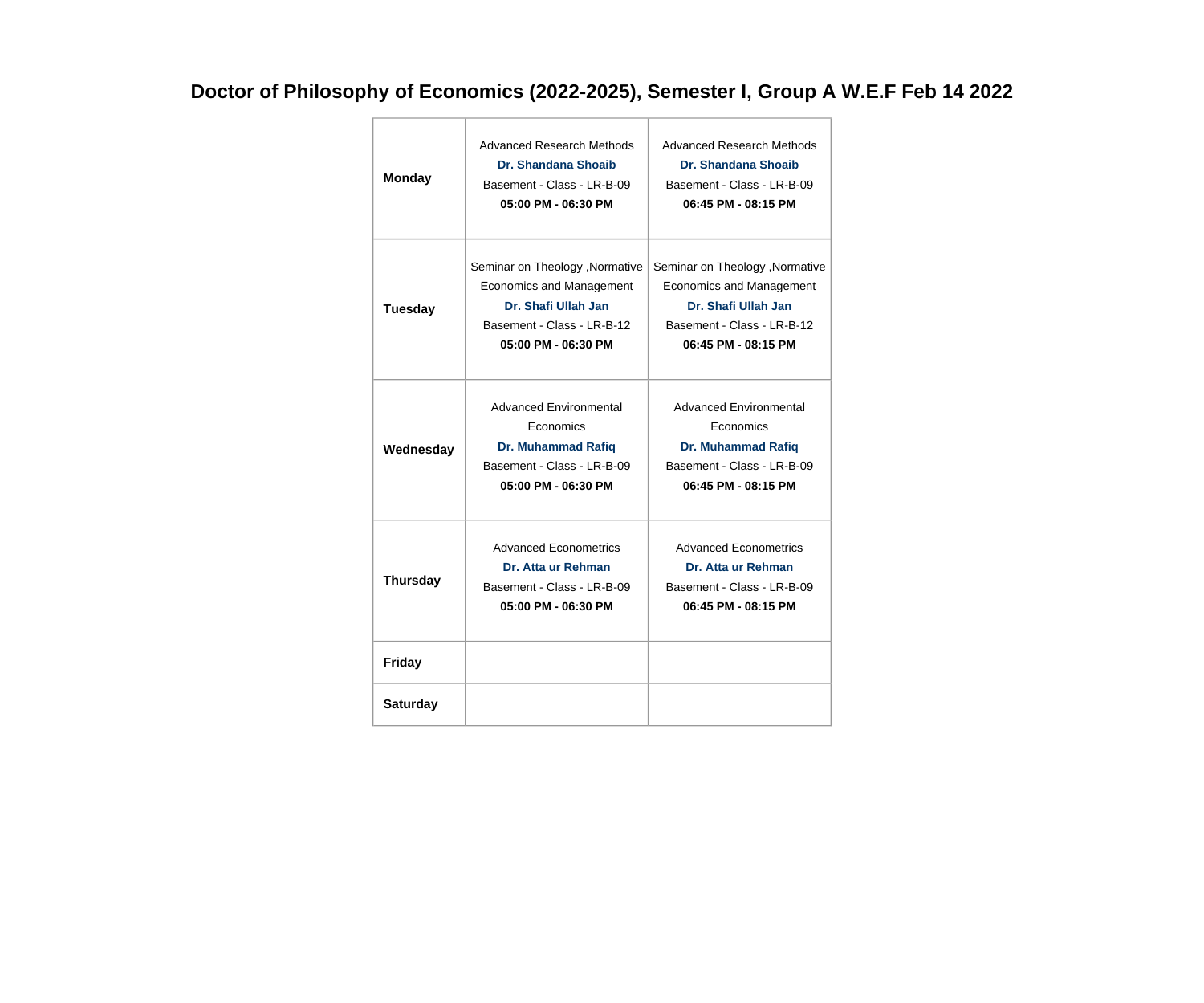## **Doctor of Philosophy of Economics (2022-2026), Semester I, Group A W.E.F Feb 14 2022**

| <b>Applied Econometric Methods</b><br>Dr. Atta ur Rehman<br><b>Monday</b><br>Basement - Lab - General<br>05:01 PM - 06:30 PM |                                                                                                                                                                     |                                                                                                                                | <b>Applied Econometric Methods</b><br>Dr. Atta ur Rehman<br>Basement - Lab - General<br>06:45 PM - 08:15 PM                         |
|------------------------------------------------------------------------------------------------------------------------------|---------------------------------------------------------------------------------------------------------------------------------------------------------------------|--------------------------------------------------------------------------------------------------------------------------------|-------------------------------------------------------------------------------------------------------------------------------------|
|                                                                                                                              | <b>Tuesday</b>                                                                                                                                                      |                                                                                                                                |                                                                                                                                     |
| Wednesday                                                                                                                    |                                                                                                                                                                     | <b>Attaining Sustainable</b><br>Development Goals<br><b>Javed Iqbal</b><br>Basement - Class - LR-B-03<br>05:00 PM - 06:30 PM   | <b>Attaining Sustainable</b><br><b>Development Goals</b><br><b>Javed Iqbal</b><br>Basement - Class - LR-B-03<br>06:45 PM - 08:15 PM |
|                                                                                                                              | Topics in International Economics Topics in International Economics<br><b>Mukhtar Ahmad</b><br><b>Thursday</b><br>Basement - Class - LR-B-03<br>05:00 PM - 06:30 PM |                                                                                                                                |                                                                                                                                     |
|                                                                                                                              |                                                                                                                                                                     |                                                                                                                                | <b>Mukhtar Ahmad</b><br>Basement - Class - LR-B-03<br>06:45 PM - 08:15 PM                                                           |
|                                                                                                                              | Friday                                                                                                                                                              | <b>Issues in Environmental</b><br>Economics<br>Dr. Javed Iqbal (Visiting)<br>Basement - Class - LR-B-03<br>05:00 PM - 06:30 PM | <b>Issues in Environmental</b><br>Economics<br>Dr. Javed Iqbal (Visiting)<br>Basement - Class - LR-B-03<br>06:45 PM - 08:15 PM      |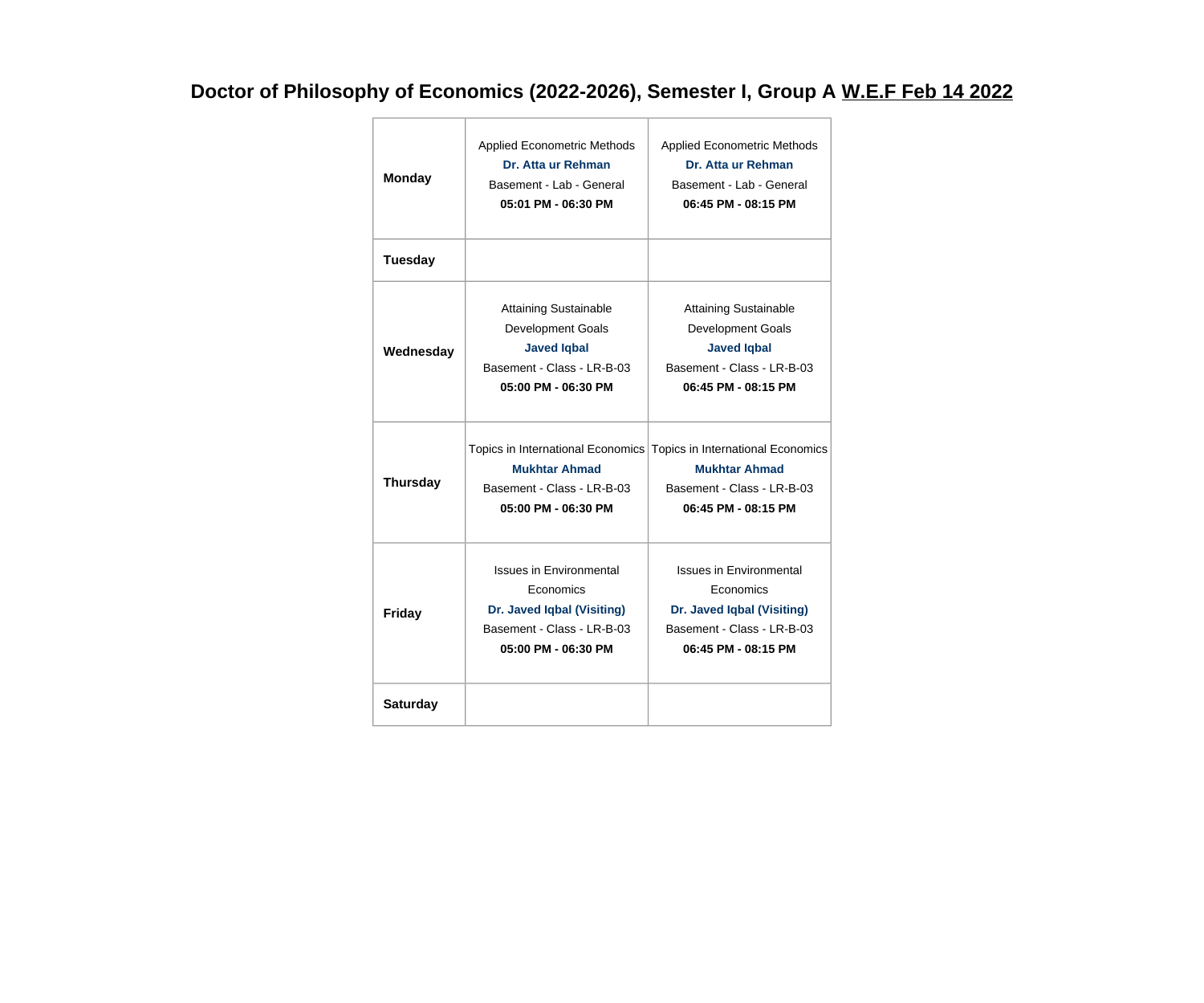## **Doctor of Philosophy of Economics (2021-2024), Semester II, Group A W.E.F Feb 14 2022**

| <b>Monday</b>   | Advanced Research Methods<br>Dr. Shandana Shoaib<br>Basement - Class - LR-B-09<br>05:00 PM - 06:30 PM                                   | Advanced Research Methods<br><b>Dr. Shandana Shoaib</b><br>Basement - Class - LR-B-09<br>06:45 PM - 08:15 PM                            |
|-----------------|-----------------------------------------------------------------------------------------------------------------------------------------|-----------------------------------------------------------------------------------------------------------------------------------------|
| <b>Tuesday</b>  | Seminar on Theology , Normative<br>Economics and Management<br>Dr. Shafi Ullah Jan<br>Basement - Class - LR-B-12<br>05:00 PM - 06:30 PM | Seminar on Theology , Normative<br>Economics and Management<br>Dr. Shafi Ullah Jan<br>Basement - Class - LR-B-12<br>06:45 PM - 08:15 PM |
| Wednesday       | <b>Advanced Environmental</b><br>Economics<br><b>Dr. Muhammad Rafiq</b><br>Basement - Class - LR-B-09<br>05:00 PM - 06:30 PM            | <b>Advanced Environmental</b><br>Economics<br><b>Dr. Muhammad Rafiq</b><br>Basement - Class - LR-B-09<br>06:45 PM - 08:15 PM            |
| <b>Thursday</b> | Advanced Econometrics<br>Dr. Atta ur Rehman<br>Basement - Class - LR-B-09<br>05:00 PM - 06:30 PM                                        | Advanced Econometrics<br>Dr. Atta ur Rehman<br>Basement - Class - LR-B-09<br>06:45 PM - 08:15 PM                                        |
| <b>Friday</b>   |                                                                                                                                         |                                                                                                                                         |
| <b>Saturday</b> |                                                                                                                                         |                                                                                                                                         |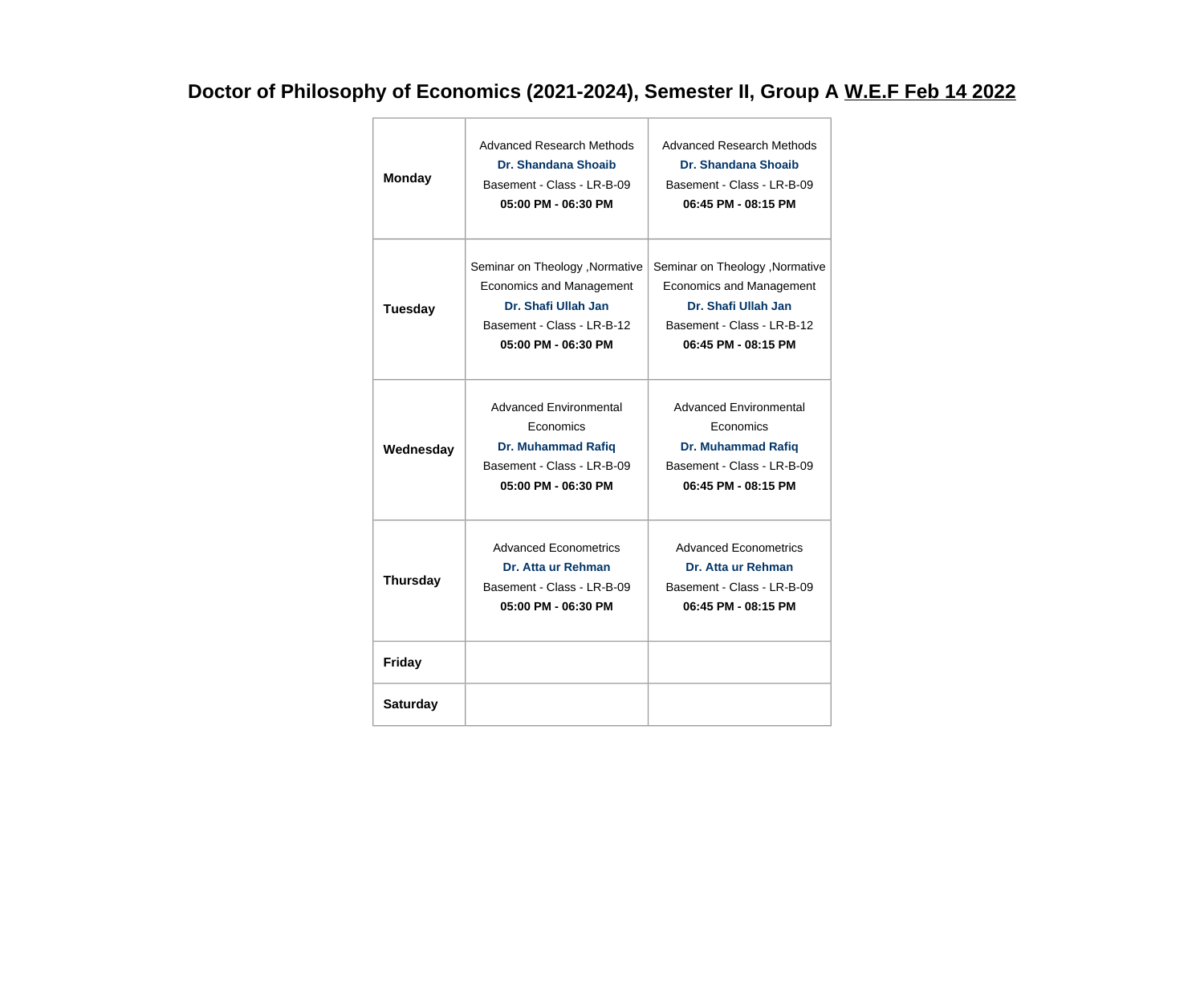### **Doctor of Philosophy of Islamic and Finance (2019-2022 Part 2), Semester I, Group A W.E.F Feb 14 2022**

| <b>Monday</b>                                                                                                                                                    | Contemporary Issues in Islamic<br><b>Business and Finance</b><br>Dr. Shafi Ullah Jan<br>Basement - Class - LR-B-12<br>05:00 PM - 06:30 PM | Contemporary Issues in Islamic<br><b>Business and Finance</b><br>Dr. Shafi Ullah Jan<br>Basement - Class - LR-B-12<br>06:45 PM - 08:15 PM      |  |
|------------------------------------------------------------------------------------------------------------------------------------------------------------------|-------------------------------------------------------------------------------------------------------------------------------------------|------------------------------------------------------------------------------------------------------------------------------------------------|--|
| Seminar on Theology , Normative<br><b>Economics and Management</b><br>Dr. Shafi Ullah Jan<br><b>Tuesday</b><br>Basement - Class - LR-B-12<br>05:00 PM - 06:30 PM |                                                                                                                                           | Seminar on Theology , Normative<br><b>Economics and Management</b><br>Dr. Shafi Ullah Jan<br>Basement - Class - LR-B-12<br>06:45 PM - 08:15 PM |  |
| Wednesday                                                                                                                                                        | Islamic Economics Business and<br>Finance<br>Dr. Zohra Jabeen<br>Basement - Class - LR-B-12<br>05:00 PM - 06:30 PM                        | Islamic Economics Business and<br>Finance<br>Dr. Zohra Jabeen<br>Basement - Class - LR-B-12<br>06:45 PM - 08:15 PM                             |  |
| <b>Thursday</b>                                                                                                                                                  |                                                                                                                                           |                                                                                                                                                |  |
| Friday                                                                                                                                                           | Independent Research Study<br><b>Dummy Teacher</b><br>2nd Floor - Class - LR-214<br>05:00 PM - 06:30 PM                                   | Independent Research Study<br><b>Dummy Teacher</b><br>2nd Floor - Class - LR-214<br>06:45 PM - 08:15 PM                                        |  |
| <b>Saturday</b>                                                                                                                                                  |                                                                                                                                           |                                                                                                                                                |  |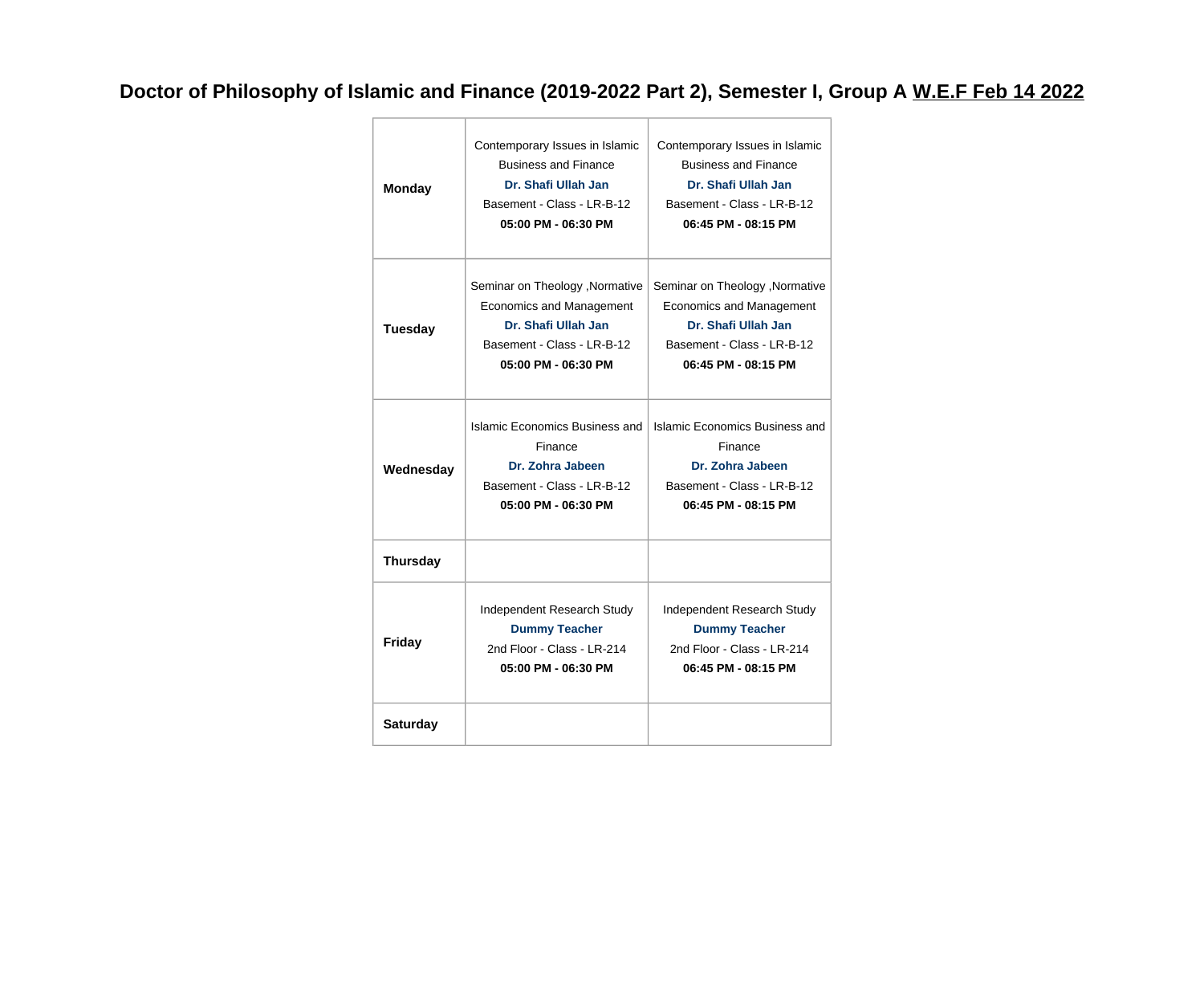### **Doctor of Philosophy of Islamic and Finance (2021-2024), Semester I, Group A W.E.F Feb 14 2022**

| <b>Monday</b>                                                                                                                                             | Contemporary Issues in Islamic<br><b>Business and Finance</b><br>Dr. Shafi Ullah Jan<br>Basement - Class - LR-B-12<br>05:00 PM - 06:30 PM | Contemporary Issues in Islamic<br><b>Business and Finance</b><br>Dr. Shafi Ullah Jan<br>Basement - Class - LR-B-12<br>06:45 PM - 08:15 PM      |  |
|-----------------------------------------------------------------------------------------------------------------------------------------------------------|-------------------------------------------------------------------------------------------------------------------------------------------|------------------------------------------------------------------------------------------------------------------------------------------------|--|
| Seminar on Theology , Normative<br>Economics and Management<br>Dr. Shafi Ullah Jan<br><b>Tuesday</b><br>Basement - Class - LR-B-12<br>05:00 PM - 06:30 PM |                                                                                                                                           | Seminar on Theology , Normative<br><b>Economics and Management</b><br>Dr. Shafi Ullah Jan<br>Basement - Class - LR-B-12<br>06:45 PM - 08:15 PM |  |
| Wednesday                                                                                                                                                 | Islamic Economics Business and<br>Finance<br>Dr. Zohra Jabeen<br>Basement - Class - LR-B-12<br>05:00 PM - 06:30 PM                        | Islamic Economics Business and<br>Finance<br>Dr. Zohra Jabeen<br>Basement - Class - LR-B-12<br>06:45 PM - 08:15 PM                             |  |
| <b>Thursday</b>                                                                                                                                           |                                                                                                                                           |                                                                                                                                                |  |
| Friday                                                                                                                                                    | Independent Research Study<br><b>Dummy Teacher</b><br>2nd Floor - Class - LR-214<br>05:00 PM - 06:30 PM                                   | Independent Research Study<br><b>Dummy Teacher</b><br>2nd Floor - Class - LR-214<br>06:45 PM - 08:15 PM                                        |  |
| <b>Saturday</b>                                                                                                                                           |                                                                                                                                           |                                                                                                                                                |  |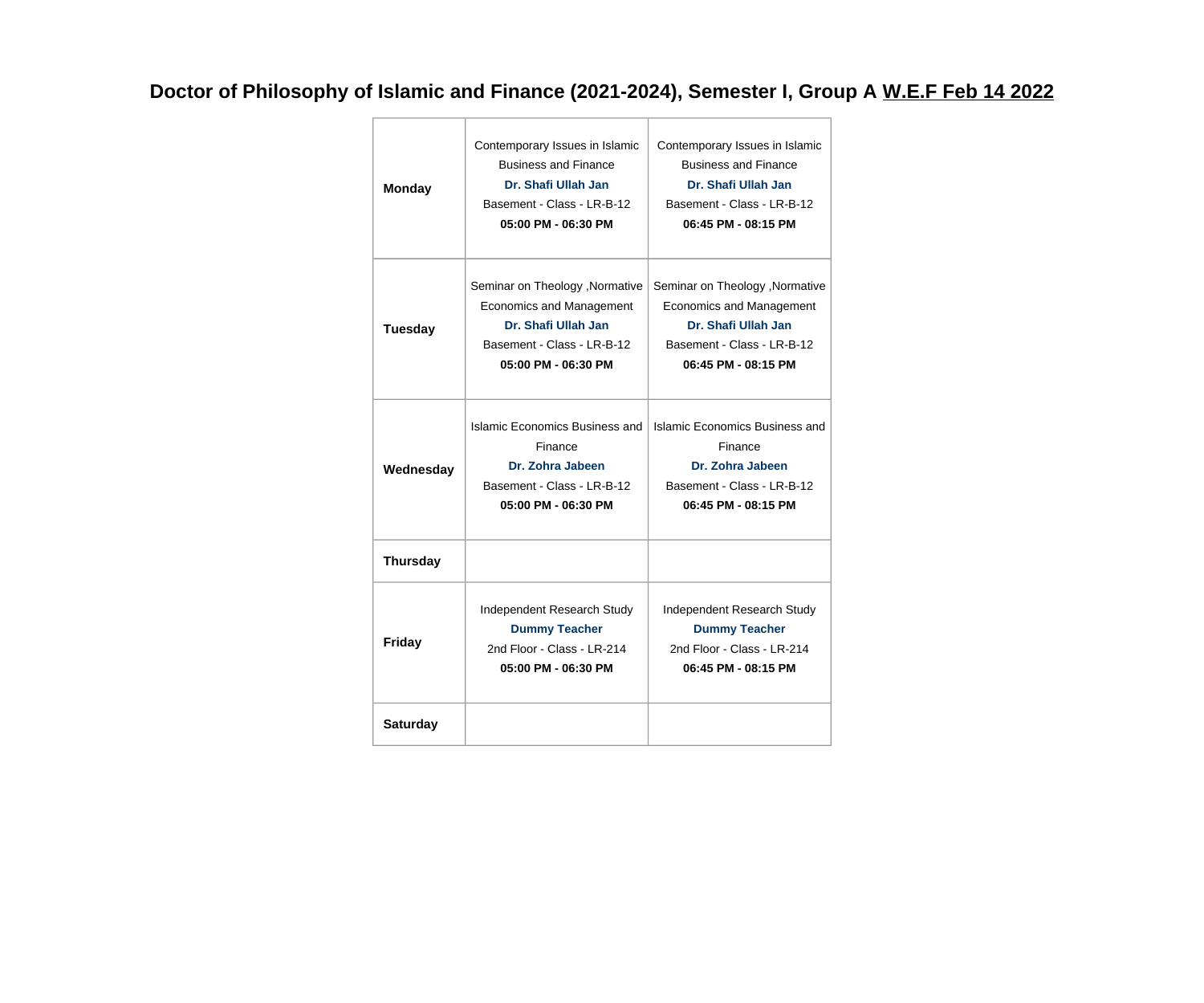### **Doctor of Philosophy of Management Science (2022-2025), Semester I, Group A W.E.F Feb 14 2022**

| <b>Monday</b>   | <b>Advanced Research Methods</b><br><b>Dr. Shandana Shoaib</b><br>Basement - Class - LR-B-09<br>05:00 PM - 06:30 PM                            | <b>Advanced Research Methods</b><br><b>Dr. Shandana Shoaib</b><br>Basement - Class - LR-B-09<br>06:45 PM - 08:15 PM                            |                                                                                                   |                                                                                                   |
|-----------------|------------------------------------------------------------------------------------------------------------------------------------------------|------------------------------------------------------------------------------------------------------------------------------------------------|---------------------------------------------------------------------------------------------------|---------------------------------------------------------------------------------------------------|
| Tuesday         | Seminar on Theology , Normative<br><b>Economics and Management</b><br>Dr. Shafi Ullah Jan<br>Basement - Class - LR-B-12<br>05:00 PM - 06:30 PM | Seminar on Theology , Normative<br><b>Economics and Management</b><br>Dr. Shafi Ullah Jan<br>Basement - Class - LR-B-12<br>06:45 PM - 08:15 PM |                                                                                                   |                                                                                                   |
| Wednesday       | Data Science for Finance<br><b>Dr. Attaullah Shah</b><br>Basement - Lab - B1<br>05:01 PM - 06:30 PM                                            | Data Science for Finance<br><b>Dr. Attaullah Shah</b><br>Basement - Lab - B1<br>06:45 PM - 08:15 PM                                            |                                                                                                   |                                                                                                   |
| <b>Thursday</b> | Independent Research Study - I<br><b>Dummy Teacher</b><br>2nd Floor - Class - LR-208<br>02:00 PM - 03:30 PM                                    | Independent Research Study - I<br><b>Dummy Teacher</b><br>2nd Floor - Class - LR-208<br>03:31 PM - 04:59 PM                                    | Seminar in Finance<br><b>Dr. Wisal Ahmad</b><br>Basement - Class - LR-B-02<br>05:00 PM - 06:30 PM | Seminar in Finance<br><b>Dr. Wisal Ahmad</b><br>Basement - Class - LR-B-02<br>06:45 PM - 08:15 PM |
| <b>Friday</b>   | Independent Research Study - II<br><b>Dummy Teacher</b><br>2nd Floor - Class - 214<br>05:00 PM - 06:30 PM                                      | Independent Research Study - II<br><b>Dummy Teacher</b><br>2nd Floor - Class - 214<br>06:45 PM - 08:15 PM                                      |                                                                                                   |                                                                                                   |
| <b>Saturday</b> |                                                                                                                                                |                                                                                                                                                |                                                                                                   |                                                                                                   |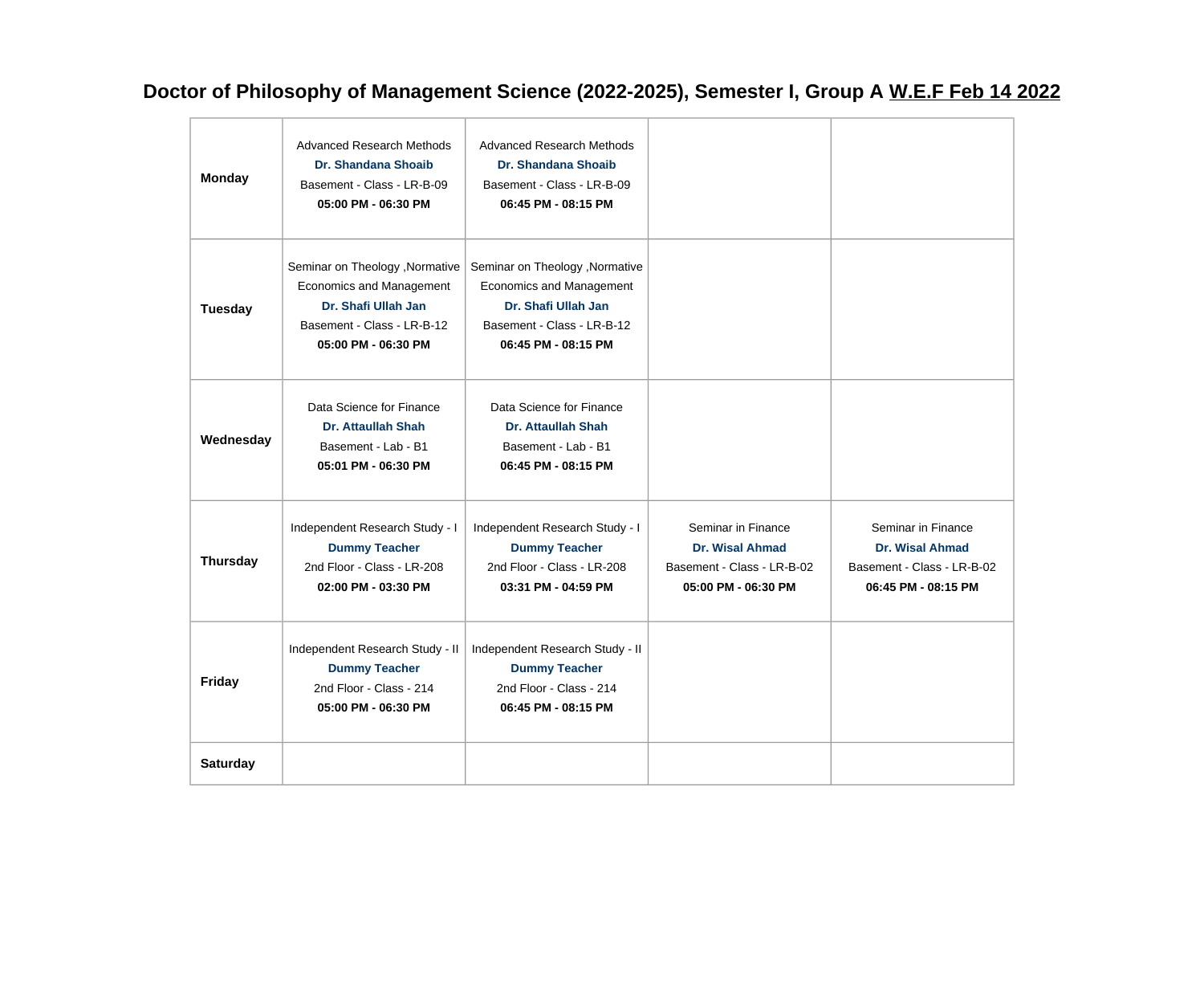### **Master of Business Administration. (2021-2023), Semester II, Group A W.E.F Feb 14 2022**

| <b>Monday</b>                                                                                                     | <b>Marketing Management</b><br><b>Ms. Sonia Ismat</b><br>Basement - Class - LR-B-14<br>05:00 PM - 06:30 PM  | <b>Marketing Management</b><br><b>Ms. Sonia Ismat</b><br>Basement - Class - LR-B-14<br>06:45 PM - 08:15 PM  |  |
|-------------------------------------------------------------------------------------------------------------------|-------------------------------------------------------------------------------------------------------------|-------------------------------------------------------------------------------------------------------------|--|
| <b>Tuesday</b>                                                                                                    | <b>Management Accounting</b><br>Dr. Shahwali Khan<br>Basement - Class - LR-B-14<br>05:00 PM - 06:30 PM      | Management Accounting<br>Dr. Shahwali Khan<br>Basement - Class - LR-B-14<br>06:45 PM - 08:15 PM             |  |
| <b>Business Mathematics</b><br>Dr. Mukamil Shah<br>Wednesday<br>Basement - Class - LR-B-14<br>05:00 PM - 06:30 PM |                                                                                                             | <b>Business Mathematics</b><br>Dr. Mukamil Shah<br>Basement - Class - LR-B-14<br>06:45 PM - 08:15 PM        |  |
| <b>Thursday</b>                                                                                                   | <b>Financial Management</b><br><b>Iftikhar UI Amin</b><br>Basement - Lab - General<br>05:00 PM - 06:30 PM   | <b>Financial Management</b><br><b>Iftikhar UI Amin</b><br>Basement - Lab - General<br>06:45 PM - 08:15 PM   |  |
| <b>Friday</b>                                                                                                     | Principles of Macroeconomics<br>Dr. Syed Waqar Hussain<br>Basement - Class - LR-B-14<br>05:00 PM - 06:30 PM | Principles of Macroeconomics<br>Dr. Syed Waqar Hussain<br>Basement - Class - LR-B-14<br>06:45 PM - 08:15 PM |  |
| <b>Saturday</b>                                                                                                   |                                                                                                             |                                                                                                             |  |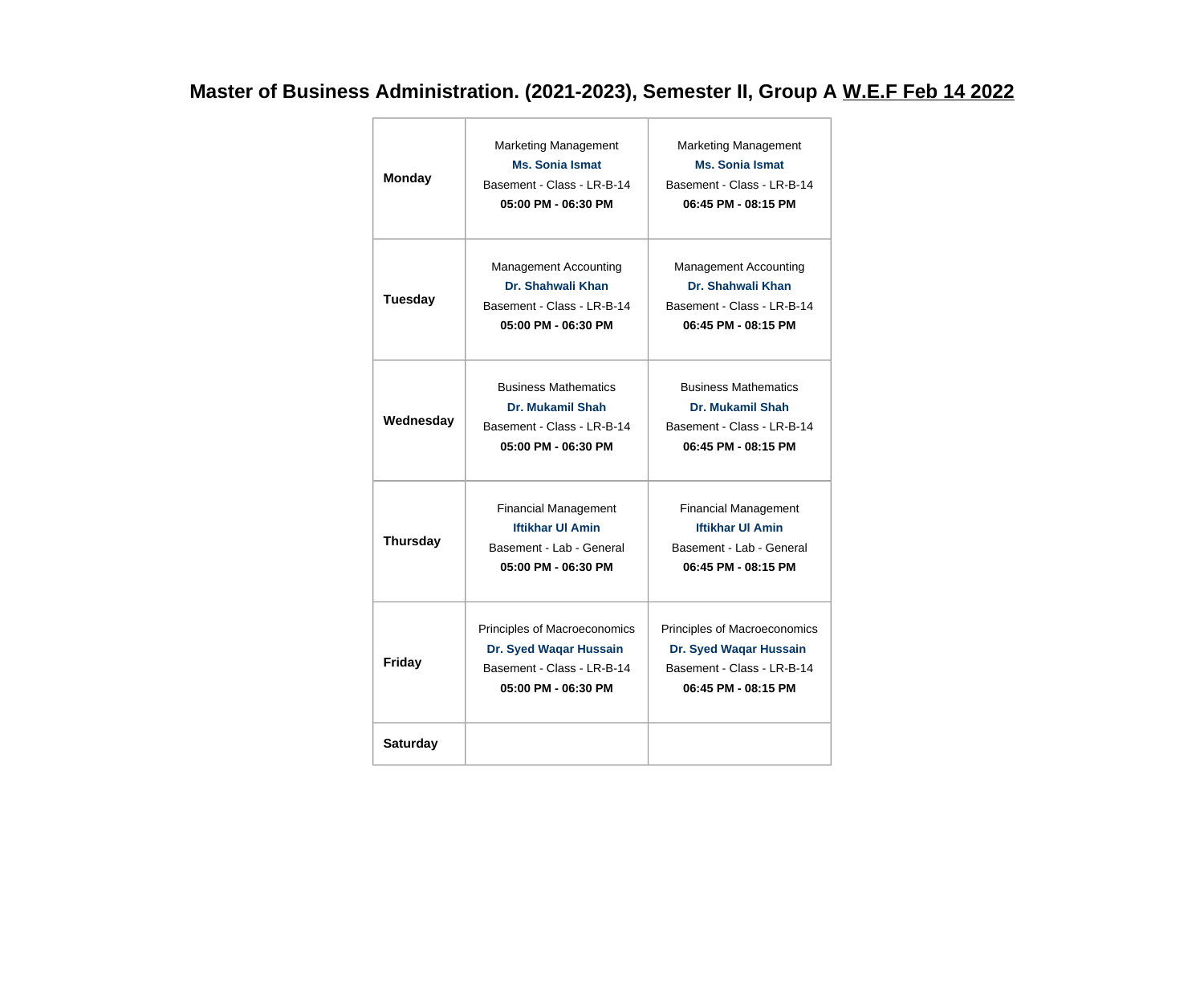## **Master of Business Administration. (2020-2022), Semester IV, Group A W.E.F Feb 14 2022**

| <b>Monday</b> |                                                                                                                                                                                                                                                                                        |                                                                                                                        |                                                                                                                                                                                                                                                                                                                                                                                                              |
|---------------|----------------------------------------------------------------------------------------------------------------------------------------------------------------------------------------------------------------------------------------------------------------------------------------|------------------------------------------------------------------------------------------------------------------------|--------------------------------------------------------------------------------------------------------------------------------------------------------------------------------------------------------------------------------------------------------------------------------------------------------------------------------------------------------------------------------------------------------------|
| Tuesday       | <b>Strategic Management</b><br>Dr. Salma Amir<br>Ground - Class - LR-007<br>10:15 AM - 11:45 AM                                                                                                                                                                                        | <b>Strategic Management</b><br>Dr. Salma Amir<br>Ground - Class - LR-007<br>12:00 PM - 01:30 PM                        |                                                                                                                                                                                                                                                                                                                                                                                                              |
| Wednesday     | <b>Marketing for Nonprofit</b><br>Organizations (Elective II)<br><b>Dr. Muhammad Nouman</b><br>Ground - Class - LR-003<br>08:30 AM - 10:00 AM<br><b>Conflict and Negotiation</b><br>Management (Elective II)<br><b>Syed Zulkifal</b><br>Ground - Class - LR-002<br>08:30 AM - 10:00 AM | Contemporary Issues in Finance<br>(Elective II)<br>Dr. Maryam Jabeen<br>Ground - Class - LR-001<br>10:15 AM - 11:45 AM | Consulting in Human Resource<br>Management (Elective III)<br>Shabana Gul<br>Ground - Class - LR-002<br>12:00 PM - 01:30 PM<br><b>Financial Risk Management</b><br>(Elective III)<br>Dr. Romana Bangash<br>Basement - Class - LR-B-10<br>12:00 PM - 01:30 PM<br><b>Marketing Strategies: Concepts</b><br>and Cases (Elective III)<br><b>Mr. Abdul Qadus</b><br>Ground - Class - LR-003<br>12:00 PM - 01:30 PM |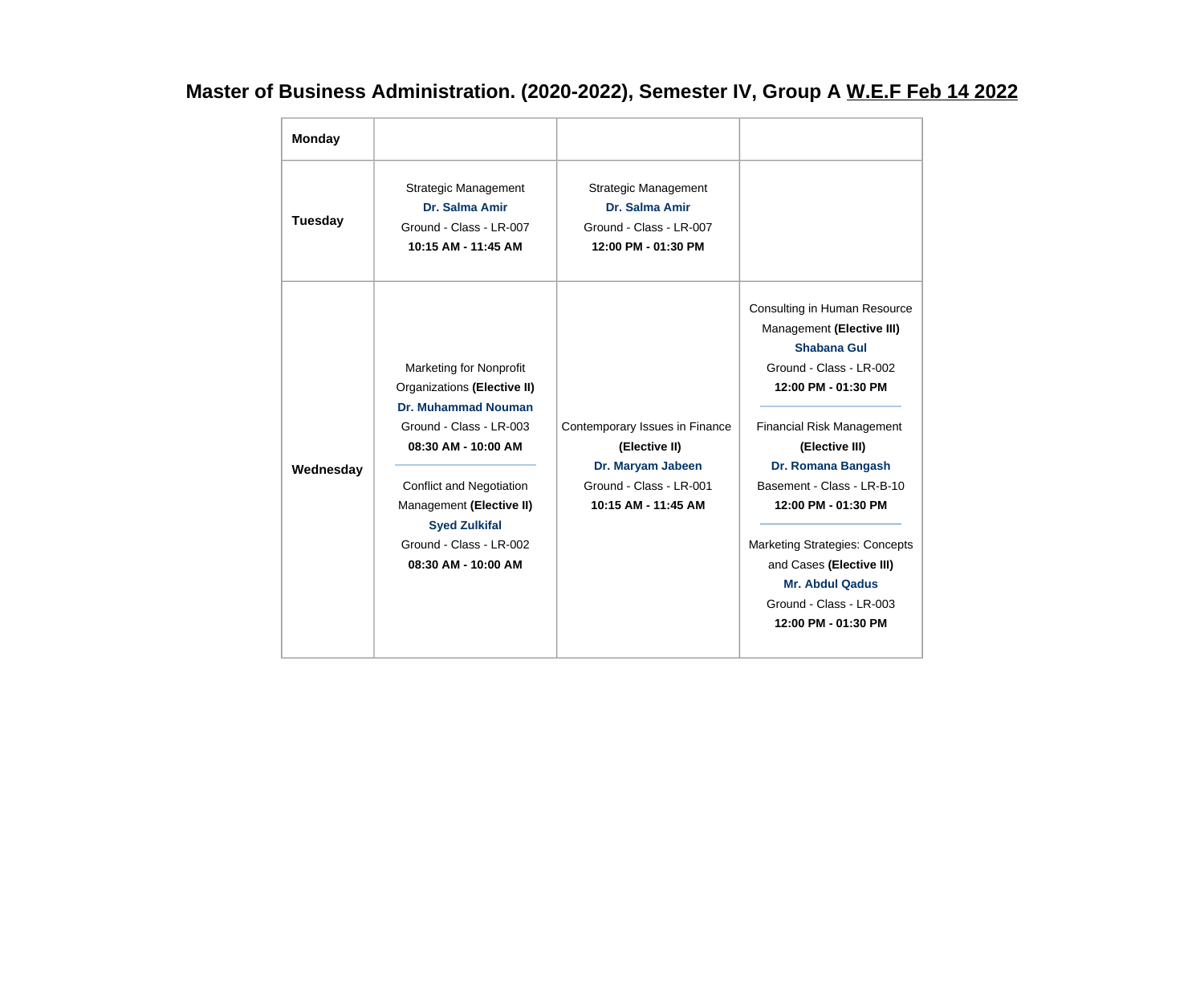| <b>Thursday</b> | <b>Marketing for Nonprofit</b><br>Organizations (Elective II)<br><b>Dr. Muhammad Nouman</b><br>Ground - Class - LR-003<br>08:30 AM - 10:00 AM<br><b>Conflict and Negotiation</b><br>Management (Elective II)<br><b>Syed Zulkifal</b><br>Ground - Class - LR-002<br>08:30 AM - 10:00 AM | Contemporary Issues in Finance<br>(Elective II)<br>Dr. Maryam Jabeen<br>Ground - Class - LR-001<br>10:15 AM - 11:45 AM | Consulting in Human Resource<br>Management (Elective III)<br><b>Shabana Gul</b><br>Ground - Class - LR-002<br>12:00 PM - 01:30 PM<br><b>Marketing Strategies: Concepts</b><br>and Cases (Elective III)<br><b>Mr. Abdul Qadus</b><br>Ground - Class - LR-003<br>12:00 PM - 01:30 PM<br><b>Financial Risk Management</b><br>(Elective III)<br>Dr. Romana Bangash<br>Basement - Class - LR-B-10<br>12:00 PM - 01:30 PM |
|-----------------|----------------------------------------------------------------------------------------------------------------------------------------------------------------------------------------------------------------------------------------------------------------------------------------|------------------------------------------------------------------------------------------------------------------------|---------------------------------------------------------------------------------------------------------------------------------------------------------------------------------------------------------------------------------------------------------------------------------------------------------------------------------------------------------------------------------------------------------------------|
| <b>Friday</b>   |                                                                                                                                                                                                                                                                                        |                                                                                                                        |                                                                                                                                                                                                                                                                                                                                                                                                                     |
| <b>Saturday</b> |                                                                                                                                                                                                                                                                                        |                                                                                                                        |                                                                                                                                                                                                                                                                                                                                                                                                                     |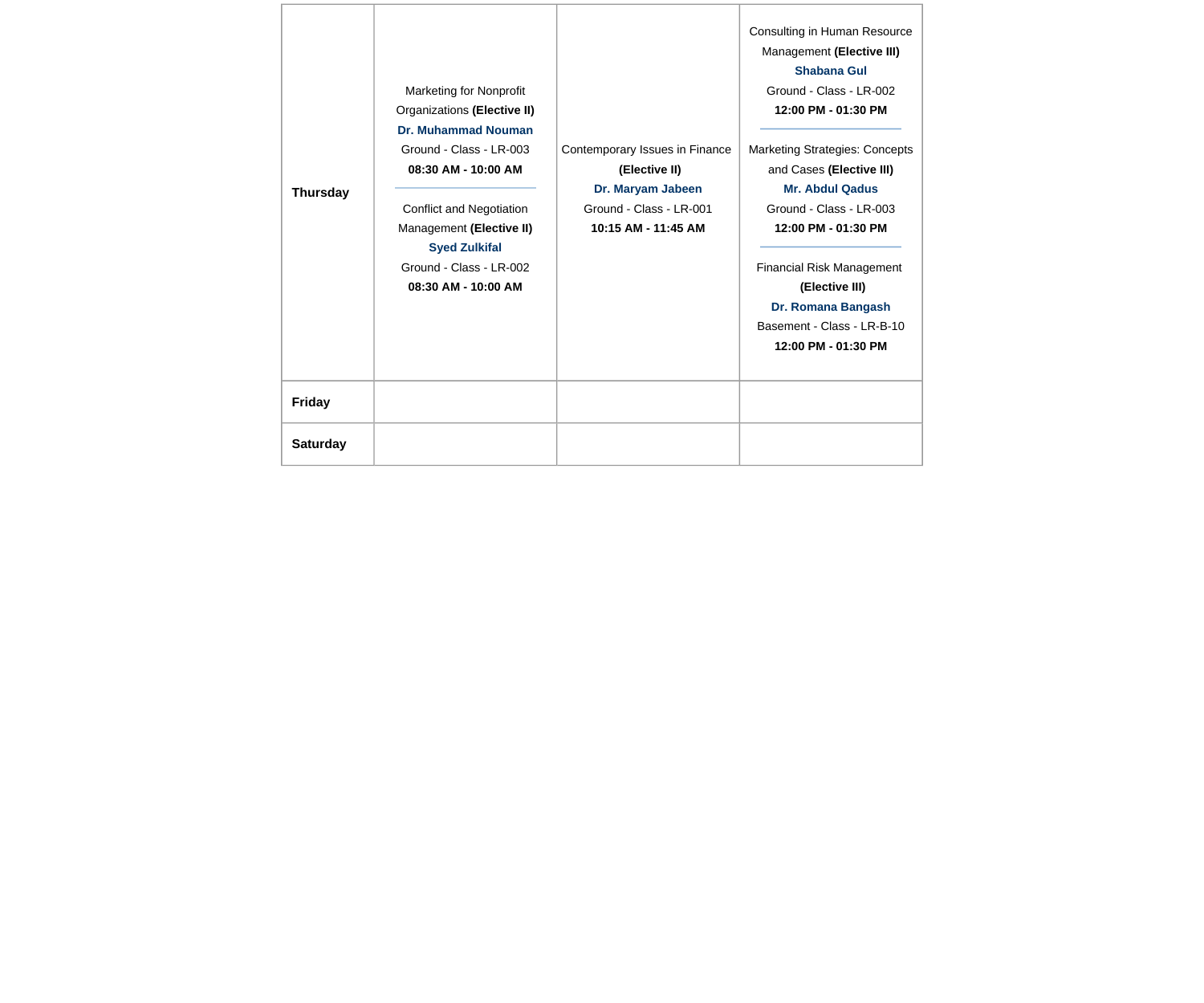## **Master of Business Administration. (2020-2022), Semester IV, Group B W.E.F Feb 14 2022**

| <b>Monday</b>  |                                                                                                                                                                                                                                                                                                          |                                                                                                                      |                                                                                                                                                                                                                                                                                                                                                                                                                           |
|----------------|----------------------------------------------------------------------------------------------------------------------------------------------------------------------------------------------------------------------------------------------------------------------------------------------------------|----------------------------------------------------------------------------------------------------------------------|---------------------------------------------------------------------------------------------------------------------------------------------------------------------------------------------------------------------------------------------------------------------------------------------------------------------------------------------------------------------------------------------------------------------------|
| <b>Tuesday</b> | <b>Strategic Management</b><br><b>Dr. Muhammad Atiq</b><br>Basement - Class - LR-B-13<br>05:00 PM - 06:30 PM                                                                                                                                                                                             | <b>Strategic Management</b><br><b>Dr. Muhammad Atiq</b><br>Basement - Class - LR-B-13<br>06:45 PM - 08:15 PM         |                                                                                                                                                                                                                                                                                                                                                                                                                           |
| Wednesday      | Organizational Diagnosis and<br><b>Transformation (Elective III)</b><br>Mr. Hassan Mustafa Awan<br>Basement - Class - LR-B-07<br>05:00 PM - 06:30 PM<br><b>Marketing Strategies: Concepts</b><br>and Cases (Elective III)<br><b>Mr. Abdul Qadus</b><br>Basement - Class - LR-B-05<br>05:00 PM - 06:30 PM | Data Science for Finance<br>(Elective II)<br><b>Dr. Attaullah Shah</b><br>Basement - Lab - B1<br>05:01 PM - 06:30 PM | <b>Marketing Strategies: Concepts</b><br>and Cases (Elective III)<br><b>Mr. Abdul Qadus</b><br>Basement - Class - LR-B-05<br>06:45 PM - 08:15 PM<br>Organizational Diagnosis and<br><b>Transformation (Elective III)</b><br>Mr. Hassan Mustafa Awan<br>Basement - Class - LR-B-07<br>06:45 PM - 08:15 PM<br>Data Science for Finance<br>(Elective II)<br>Dr. Attaullah Shah<br>Basement - Lab - B1<br>06:45 PM - 08:15 PM |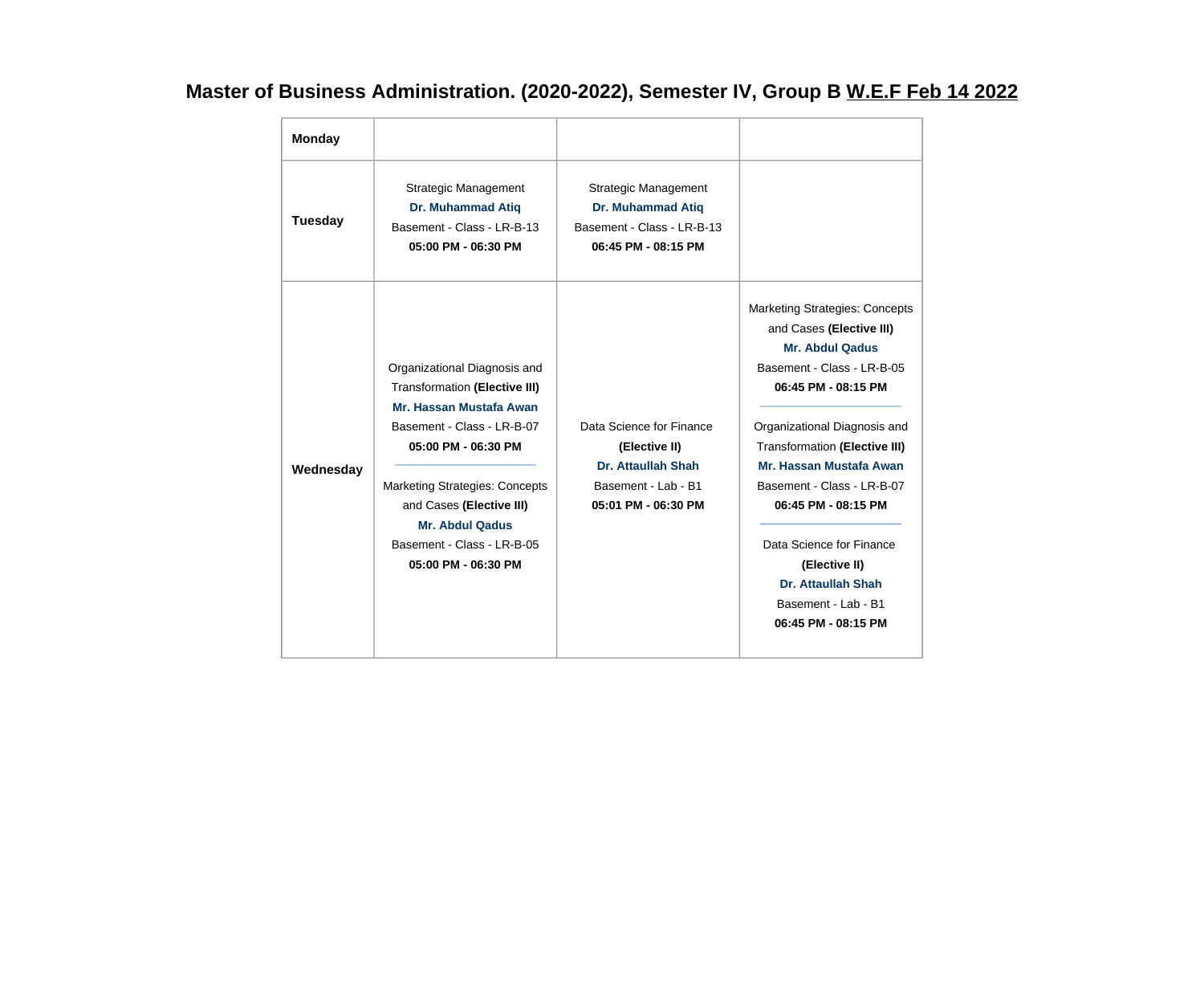| <b>Thursday</b> | Contemporary Issues in Finance<br>(Elective III)<br>Dr. Maryam Jabeen<br>Basement - Class - LR-B-13<br>05:00 PM - 06:30 PM<br>Salary and Compensation<br>Management (Elective II)<br><b>Adnan Malik</b><br>Basement - Class - LR-B-07<br>05:00 PM - 06:30 PM | <b>Marketing for Nonprofit</b><br>Organizations (Elective II)<br>Mr. Muhammad Zeeshan<br><b>Khattak</b><br>Basement - Class - LR-B-05<br>05:01 PM - 06:30 PM | Contemporary Issues in Finance<br>(Elective III)<br>Dr. Maryam Jabeen<br>Basement - Class - LR-B-13<br>06:45 PM - 08:15 PM<br>Salary and Compensation<br>Management (Elective II)<br><b>Adnan Malik</b><br>Basement - Class - LR-B-07<br>06:45 PM - 08:15 PM<br><b>Marketing for Nonprofit</b><br>Organizations (Elective II)<br>Mr. Muhammad Zeeshan<br><b>Khattak</b><br>Basement - Class - LR-B-05<br>06:45 PM - 08:15 PM |
|-----------------|--------------------------------------------------------------------------------------------------------------------------------------------------------------------------------------------------------------------------------------------------------------|--------------------------------------------------------------------------------------------------------------------------------------------------------------|------------------------------------------------------------------------------------------------------------------------------------------------------------------------------------------------------------------------------------------------------------------------------------------------------------------------------------------------------------------------------------------------------------------------------|
| <b>Friday</b>   |                                                                                                                                                                                                                                                              |                                                                                                                                                              |                                                                                                                                                                                                                                                                                                                                                                                                                              |
| <b>Saturday</b> |                                                                                                                                                                                                                                                              |                                                                                                                                                              |                                                                                                                                                                                                                                                                                                                                                                                                                              |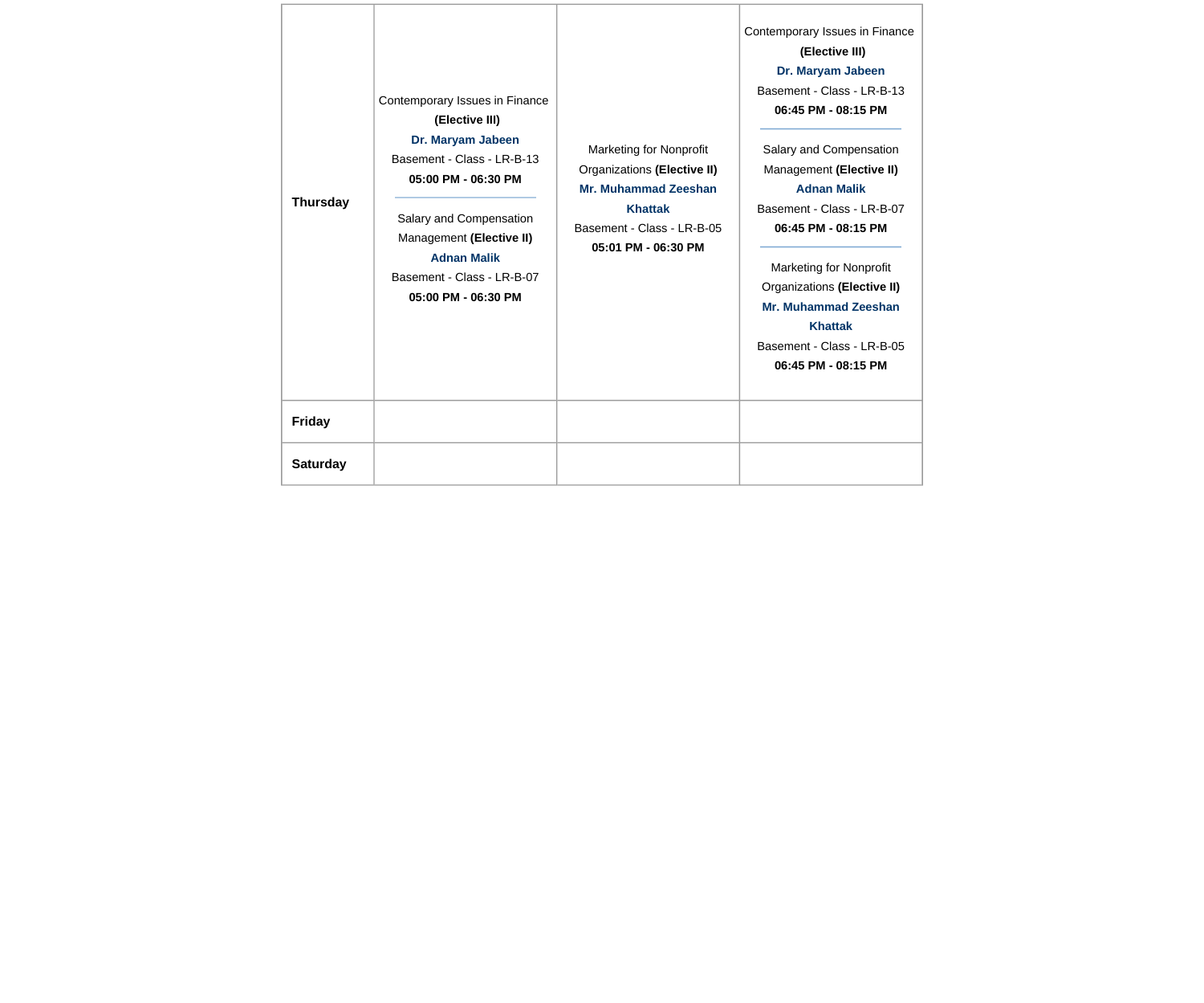## **Master of Business Administration (2021-2023), Semester II, Group A W.E.F Feb 14 2022**

| <b>Monday</b>  | <b>Operations Management</b><br>Dr. Waseef Jamal<br>Ground - Class - LR-001<br>10:15 AM - 11:45 AM                                                                                                                                                                                                                                                                                                                             | Strategic Leadership and Change<br>Dr. Afia Saleem<br>Ground - Class - LR-001<br>12:00 PM - 01:30 PM                   |                                                                                                                                                                                                                                                                           |
|----------------|--------------------------------------------------------------------------------------------------------------------------------------------------------------------------------------------------------------------------------------------------------------------------------------------------------------------------------------------------------------------------------------------------------------------------------|------------------------------------------------------------------------------------------------------------------------|---------------------------------------------------------------------------------------------------------------------------------------------------------------------------------------------------------------------------------------------------------------------------|
| <b>Tuesday</b> | <b>Operations Management</b><br>Dr. Waseef Jamal<br>Ground - Class - LR-001<br>10:15 AM - 11:45 AM                                                                                                                                                                                                                                                                                                                             | Strategic Leadership and Change<br>Dr. Afia Saleem<br>Ground - Class - LR-001<br>12:00 PM - 01:30 PM                   |                                                                                                                                                                                                                                                                           |
| Wednesday      | Data Science for Finance<br>(Elective III)<br>Dr. Attaullah Shah<br>1st Floor - Lab - Computer Lab<br>FF-01<br>08:30 AM - 10:00 AM<br><b>Marketing for Nonprofit</b><br>Organizations (Elective III)<br><b>Dr. Muhammad Nouman</b><br>Ground - Class - LR-003<br>08:30 AM - 10:00 AM<br><b>Conflict and Negotiation</b><br>Management (Elective III)<br><b>Syed Zulkifal</b><br>Ground - Class - LR-002<br>08:30 AM - 10:00 AM | Contemporary Issues in Finance<br>(Elective IV)<br>Dr. Maryam Jabeen<br>Ground - Class - LR-001<br>10:15 AM - 11:45 AM | Consulting in Human Resource<br>Management (Elective IV)<br>Shabana Gul<br>Ground - Class - LR-002<br>12:00 PM - 01:30 PM<br><b>Marketing Strategies: Concepts</b><br>and Cases (Elective IV)<br><b>Mr. Abdul Qadus</b><br>Ground - Class - LR-003<br>12:00 PM - 01:30 PM |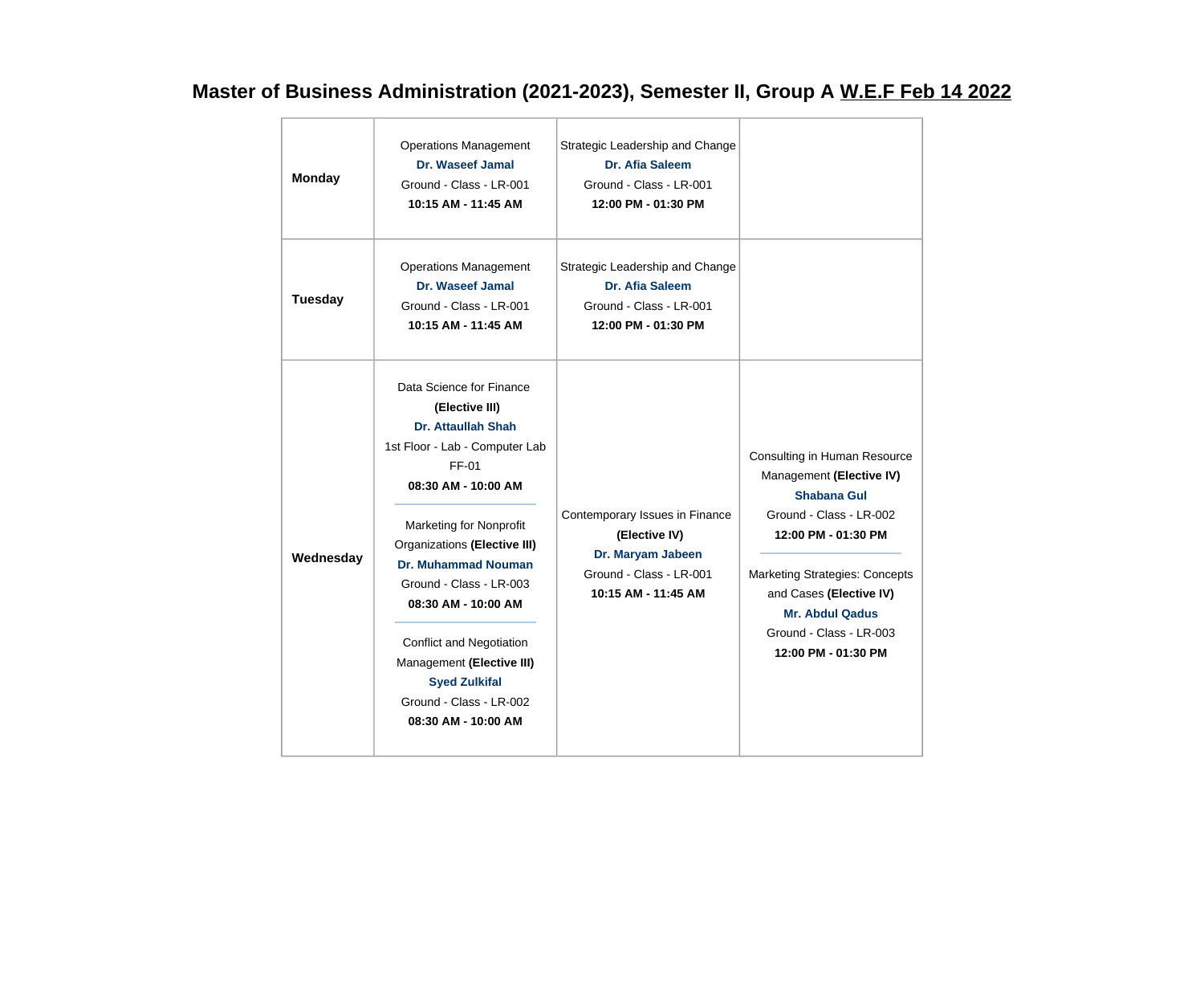| <b>Thursday</b> | Data Science for Finance<br>(Elective III)<br>Dr. Attaullah Shah<br>1st Floor - Lab - Computer Lab<br>FF-01<br>08:30 AM - 10:00 AM<br><b>Marketing for Nonprofit</b><br>Organizations (Elective III)<br><b>Dr. Muhammad Nouman</b><br>Ground - Class - LR-003<br>08:30 AM - 10:00 AM<br><b>Conflict and Negotiation</b><br>Management (Elective III)<br><b>Syed Zulkifal</b><br>Ground - Class - LR-002<br>08:30 AM - 10:00 AM | Contemporary Issues in Finance<br>(Elective IV)<br>Dr. Maryam Jabeen<br>Ground - Class - LR-001<br>10:15 AM - 11:45 AM | Consulting in Human Resource<br>Management (Elective IV)<br><b>Shabana Gul</b><br>Ground - Class - LR-002<br>12:00 PM - 01:30 PM<br><b>Marketing Strategies: Concepts</b><br>and Cases (Elective IV)<br><b>Mr. Abdul Qadus</b><br>Ground - Class - LR-003<br>12:00 PM - 01:30 PM |
|-----------------|--------------------------------------------------------------------------------------------------------------------------------------------------------------------------------------------------------------------------------------------------------------------------------------------------------------------------------------------------------------------------------------------------------------------------------|------------------------------------------------------------------------------------------------------------------------|----------------------------------------------------------------------------------------------------------------------------------------------------------------------------------------------------------------------------------------------------------------------------------|
| <b>Friday</b>   |                                                                                                                                                                                                                                                                                                                                                                                                                                |                                                                                                                        |                                                                                                                                                                                                                                                                                  |
| <b>Saturday</b> |                                                                                                                                                                                                                                                                                                                                                                                                                                |                                                                                                                        |                                                                                                                                                                                                                                                                                  |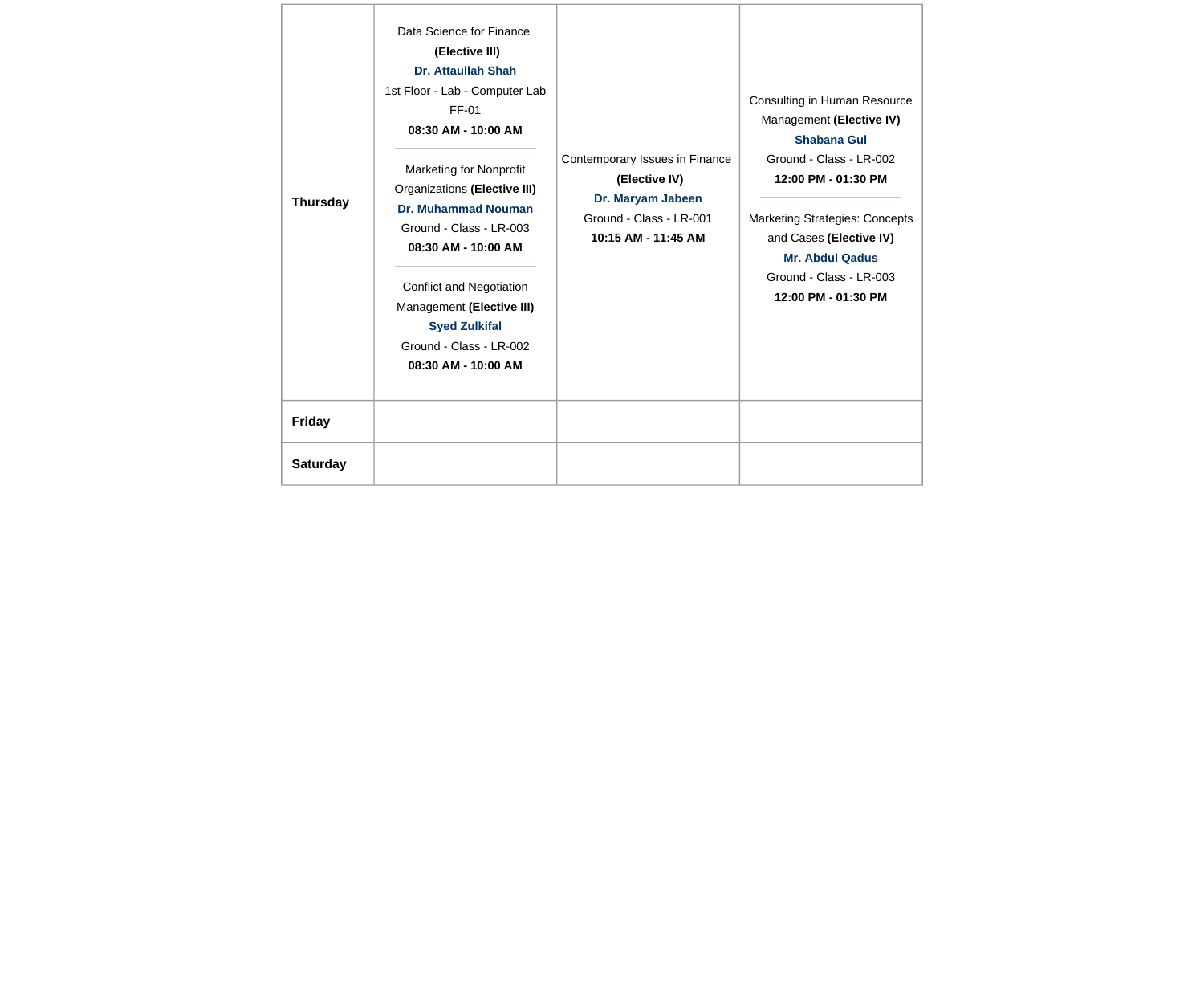## **Master of Business Administration (2021-2023), Semester II, Group B W.E.F Feb 14 2022**

| <b>Monday</b>  | <b>Syed Zulkifal</b><br>Basement - Class - LR-B-03<br>05:00 PM - 06:30 PM                                                                                                                                                                                                                       | Strategic Leadership and Change Strategic Leadership and Change<br><b>Syed Zulkifal</b><br>Basement - Class - LR-B-03<br>06:45 PM - 08:15 PM |                                                                                                                                                                                                                                                                                                                                                                                                                   |
|----------------|-------------------------------------------------------------------------------------------------------------------------------------------------------------------------------------------------------------------------------------------------------------------------------------------------|----------------------------------------------------------------------------------------------------------------------------------------------|-------------------------------------------------------------------------------------------------------------------------------------------------------------------------------------------------------------------------------------------------------------------------------------------------------------------------------------------------------------------------------------------------------------------|
| <b>Tuesday</b> | <b>Operations Management</b><br>Dr. Waseef Jamal<br>Basement - Class - LR-B-03<br>05:00 PM - 06:30 PM                                                                                                                                                                                           | <b>Operations Management</b><br>Dr. Waseef Jamal<br>Basement - Class - LR-B-03<br>06:45 PM - 08:15 PM                                        |                                                                                                                                                                                                                                                                                                                                                                                                                   |
| Wednesday      | <b>Marketing Strategies: Concepts</b><br>and Cases (Elective IV)<br><b>Mr. Abdul Qadus</b><br>Basement - Class - LR-B-05<br>05:00 PM - 06:30 PM<br>Organizational Diagnosis and<br>Transformation (Elective IV)<br>Mr. Hassan Mustafa Awan<br>Basement - Class - LR-B-07<br>05:00 PM - 06:30 PM | Data Science for Finance<br>(Elective III)<br>Dr. Attaullah Shah<br>Basement - Lab - B1<br>05:01 PM - 06:30 PM                               | Organizational Diagnosis and<br>Transformation (Elective IV)<br>Mr. Hassan Mustafa Awan<br>Basement - Class - LR-B-07<br>06:45 PM - 08:15 PM<br>Data Science for Finance<br>(Elective III)<br>Dr. Attaullah Shah<br>Basement - Lab - B1<br>06:45 PM - 08:15 PM<br><b>Marketing Strategies: Concepts</b><br>and Cases (Elective IV)<br><b>Mr. Abdul Qadus</b><br>Basement - Class - LR-B-05<br>06:45 PM - 08:15 PM |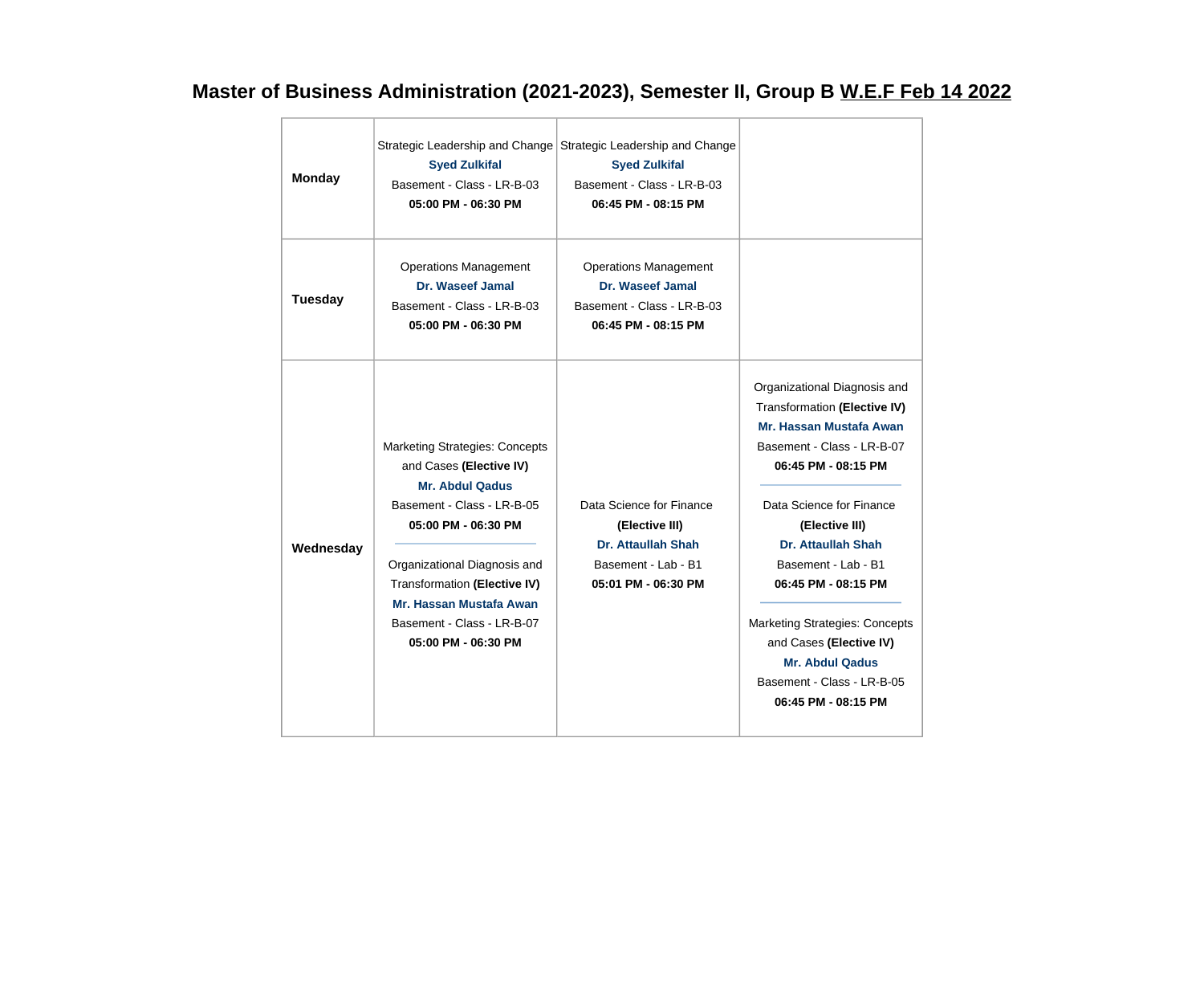| <b>Thursday</b> | Contemporary Issues in Finance<br>(Elective IV)<br>Dr. Maryam Jabeen<br>Basement - Class - LR-B-13<br>05:00 PM - 06:30 PM<br>Salary and Compensation<br>Management (Elective III)<br><b>Adnan Malik</b><br>Basement - Class - LR-B-07<br>05:00 PM - 06:30 PM | <b>Marketing for Nonprofit</b><br>Organizations (Elective III)<br>Mr. Muhammad Zeeshan<br><b>Khattak</b><br>Basement - Class - LR-B-05<br>05:01 PM - 06:30 PM | Contemporary Issues in Finance<br>(Elective IV)<br>Dr. Maryam Jabeen<br>Basement - Class - LR-B-13<br>06:45 PM - 08:15 PM<br><b>Marketing for Nonprofit</b><br>Organizations (Elective III)<br>Mr. Muhammad Zeeshan<br><b>Khattak</b><br>Basement - Class - LR-B-05<br>06:45 PM - 08:15 PM<br>Salary and Compensation<br>Management (Elective III)<br><b>Adnan Malik</b><br>Basement - Class - LR-B-07<br>06:45 PM - 08:15 PM |
|-----------------|--------------------------------------------------------------------------------------------------------------------------------------------------------------------------------------------------------------------------------------------------------------|---------------------------------------------------------------------------------------------------------------------------------------------------------------|-------------------------------------------------------------------------------------------------------------------------------------------------------------------------------------------------------------------------------------------------------------------------------------------------------------------------------------------------------------------------------------------------------------------------------|
| <b>Friday</b>   |                                                                                                                                                                                                                                                              |                                                                                                                                                               |                                                                                                                                                                                                                                                                                                                                                                                                                               |
| <b>Saturday</b> |                                                                                                                                                                                                                                                              |                                                                                                                                                               |                                                                                                                                                                                                                                                                                                                                                                                                                               |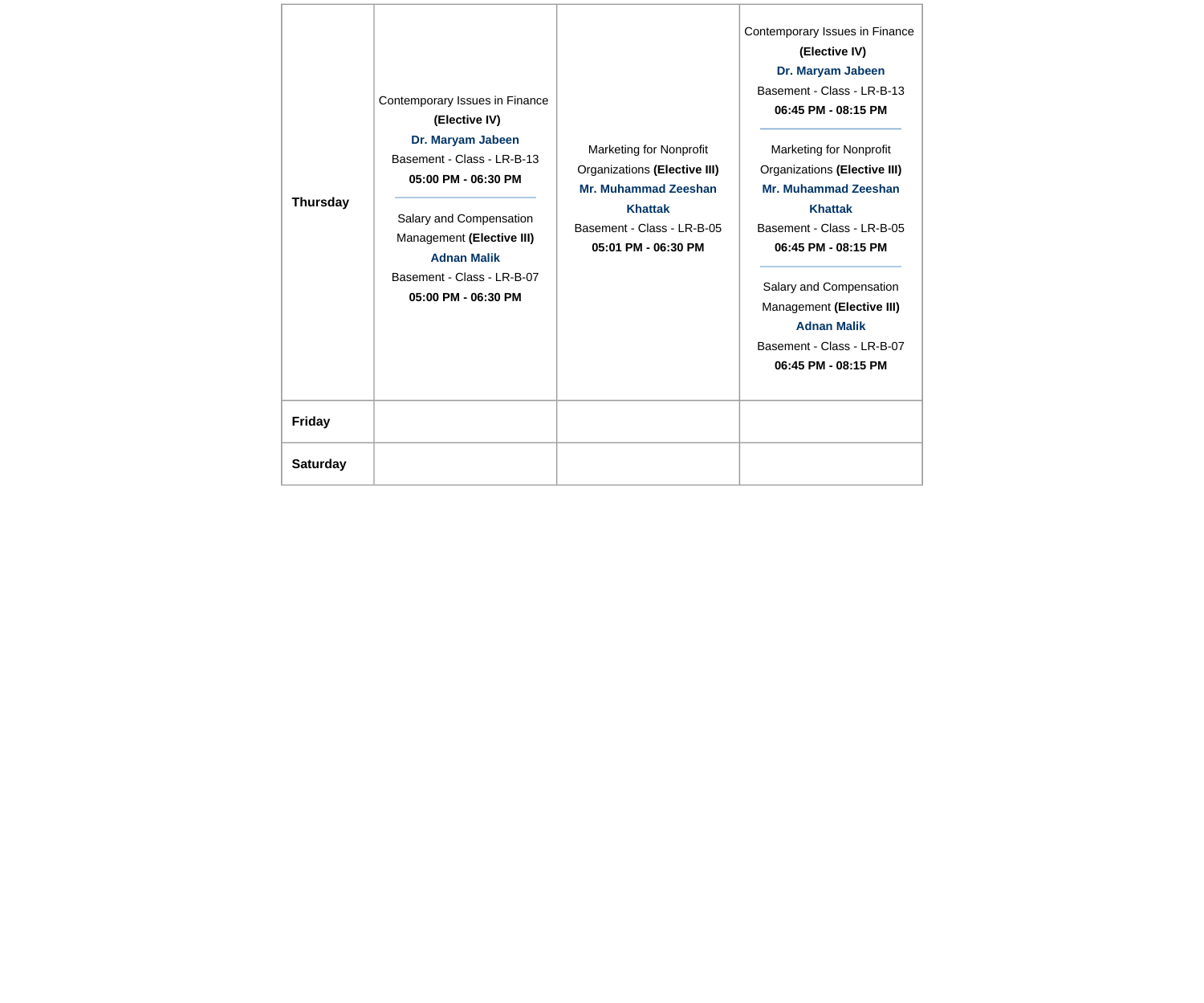## **Master of Science in Computer Science (MS) (2022-2024), Semester I, Group A W.E.F Feb 14 2022**

|                 | <b>Advanced Computer Networks</b>     | <b>Advanced Computer Networks</b>     |
|-----------------|---------------------------------------|---------------------------------------|
| <b>Monday</b>   | Dr. Zahid Ullah                       | Dr. Zahid Ullah                       |
|                 | Basement - Lab - B3                   | Basement - Lab - B3                   |
|                 | 05:00 PM - 06:30 PM                   | 06:45 PM - 08:15 PM                   |
|                 |                                       |                                       |
|                 | <b>Advanced Machine Learning</b>      | Advanced Machine Learning             |
|                 | <b>Adnan Amin</b>                     | <b>Adnan Amin</b>                     |
| <b>Tuesday</b>  | Basement - Lab - B3                   | Basement - Lab - B3                   |
|                 | 05:00 PM - 06:30 PM                   | 06:45 PM - 08:15 PM                   |
|                 |                                       |                                       |
|                 |                                       |                                       |
|                 | <b>Advanced Computer Architecture</b> | <b>Advanced Computer Architecture</b> |
| Wednesday       | <b>Omar Bin Samin</b>                 | <b>Omar Bin Samin</b>                 |
|                 | Basement - Lab - B3                   | Basement - Lab - B3                   |
|                 | 05:00 PM - 06:30 PM                   | 06:45 PM - 08:15 PM                   |
|                 |                                       |                                       |
|                 | <b>Distributed Computing</b>          | <b>Distributed Computing</b>          |
|                 | Dr. Bashir Hayat                      | Dr. Bashir Hayat                      |
| <b>Thursday</b> | Basement - Lab - B3                   | Basement - Lab - B3                   |
|                 | 05:00 PM - 06:30 PM                   | 06:45 PM - 08:15 PM                   |
|                 |                                       |                                       |
| <b>Friday</b>   |                                       |                                       |
|                 |                                       |                                       |
| <b>Saturday</b> |                                       |                                       |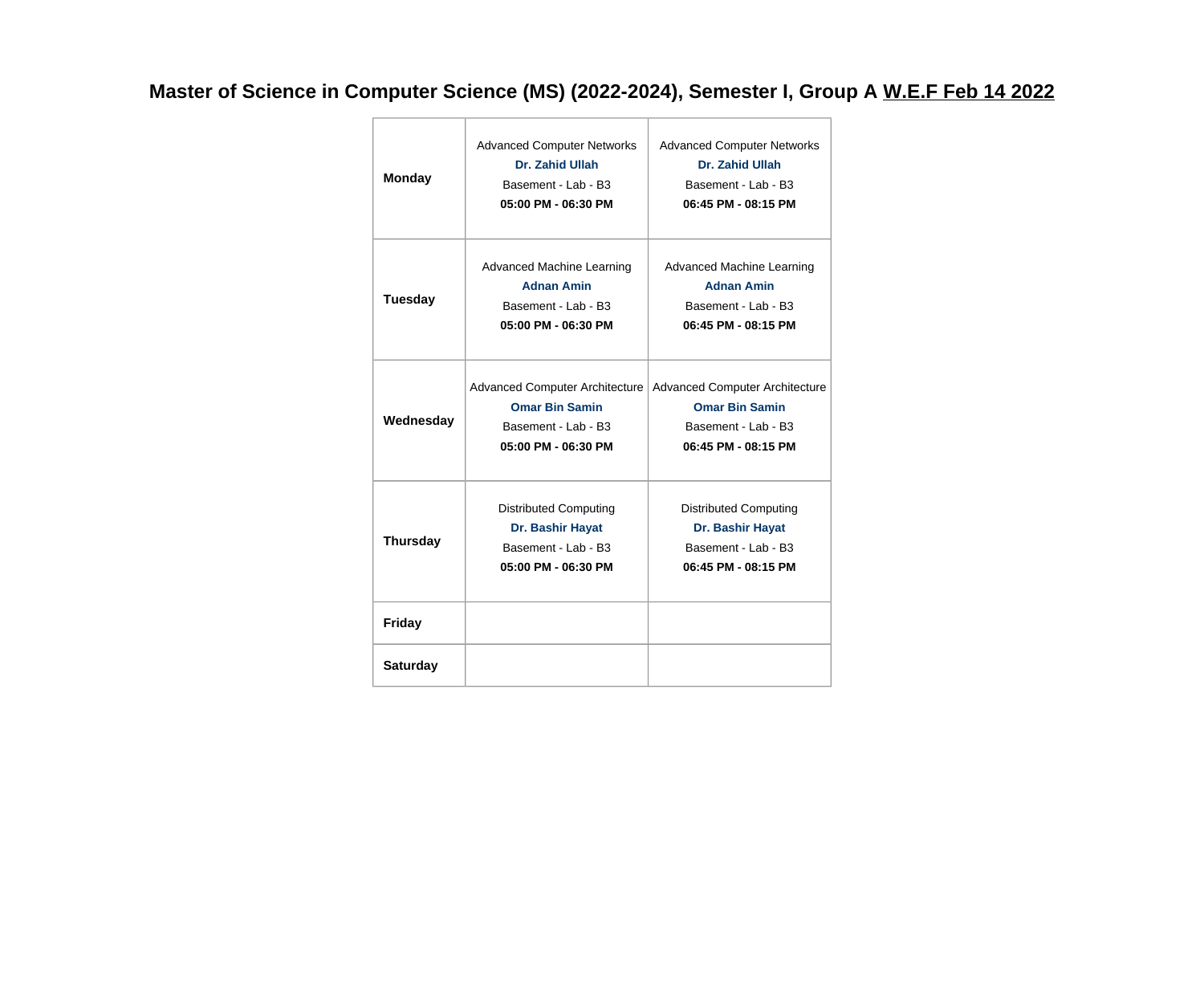## **Master of Science in Computer Science (MS) (2021-2023), Semester II, Group A W.E.F Feb 14 2022**

| <b>Monday</b>   | <b>Advanced Computer Networks</b><br>Dr. Zahid Ullah<br>Basement - Lab - B3<br>05:00 PM - 06:30 PM           | <b>Advanced Computer Networks</b><br>Dr. Zahid Ullah<br>Basement - Lab - B3<br>06:45 PM - 08:15 PM           |
|-----------------|--------------------------------------------------------------------------------------------------------------|--------------------------------------------------------------------------------------------------------------|
| <b>Tuesday</b>  | <b>Advanced Machine Learning</b><br><b>Adnan Amin</b><br>Basement - Lab - B3<br>05:00 PM - 06:30 PM          | Advanced Machine Learning<br><b>Adnan Amin</b><br>Basement - Lab - B3<br>06:45 PM - 08:15 PM                 |
| Wednesday       | <b>Advanced Computer Architecture</b><br><b>Omar Bin Samin</b><br>Basement - Lab - B3<br>05:00 PM - 06:30 PM | <b>Advanced Computer Architecture</b><br><b>Omar Bin Samin</b><br>Basement - Lab - B3<br>06:45 PM - 08:15 PM |
| <b>Thursday</b> | <b>Distributed Computing</b><br>Dr. Bashir Hayat<br>Basement - Lab - B3<br>05:00 PM - 06:30 PM               | <b>Distributed Computing</b><br>Dr. Bashir Hayat<br>Basement - Lab - B3<br>06:45 PM - 08:15 PM               |
| <b>Friday</b>   |                                                                                                              |                                                                                                              |
| <b>Saturday</b> |                                                                                                              |                                                                                                              |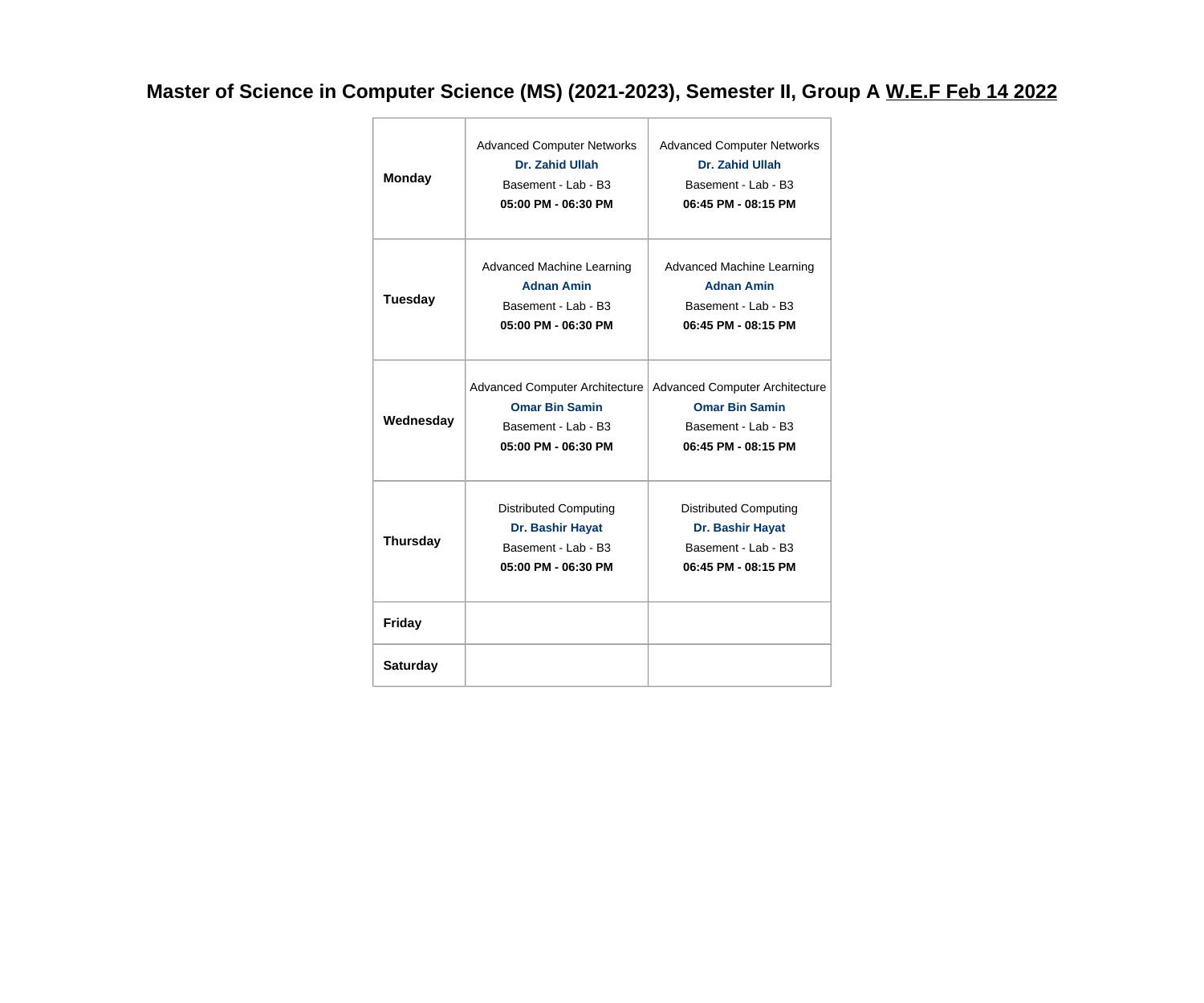## **Master of Science in Development Studies (MS) (2022-2024), Semester I, Group A W.E.F Feb 14 2022**

| <b>Monday</b>   | <b>Development Economics</b><br>Dr. Zahoor Khan<br>Basement - Class - LR-B-08<br>05:00 PM - 06:30 PM                         | <b>Development Economics</b><br>Dr. Zahoor Khan<br>Basement - Class - LR-B-08<br>06:45 PM - 08:15 PM                                |
|-----------------|------------------------------------------------------------------------------------------------------------------------------|-------------------------------------------------------------------------------------------------------------------------------------|
| <b>Tuesday</b>  | <b>Quantitative Research Methods</b><br>Dr. Mukamil Shah<br>Basement - Class - LR-B-08<br>05:00 PM - 06:30 PM                | <b>Quantitative Research Methods</b><br>Dr. Mukamil Shah<br>Basement - Class - LR-B-08<br>06:45 PM - 08:15 PM                       |
| Wednesday       | <b>Attaining Sustainable</b><br>Development Goals<br><b>Javed Iqbal</b><br>Basement - Class - LR-B-03<br>05:00 PM - 06:30 PM | <b>Attaining Sustainable</b><br><b>Development Goals</b><br><b>Javed Iqbal</b><br>Basement - Class - LR-B-03<br>06:45 PM - 08:15 PM |
| <b>Thursday</b> | <b>Climate Change Policy</b><br><b>Dr. Shakeel Hayat</b><br>Basement - Class - LR-B-08<br>05:01 PM - 06:30 PM                | <b>Climate Change Policy</b><br><b>Dr. Shakeel Hayat</b><br>Basement - Class - LR-B-08<br>06:45 PM - 08:15 PM                       |
| <b>Friday</b>   |                                                                                                                              |                                                                                                                                     |
| <b>Saturday</b> |                                                                                                                              |                                                                                                                                     |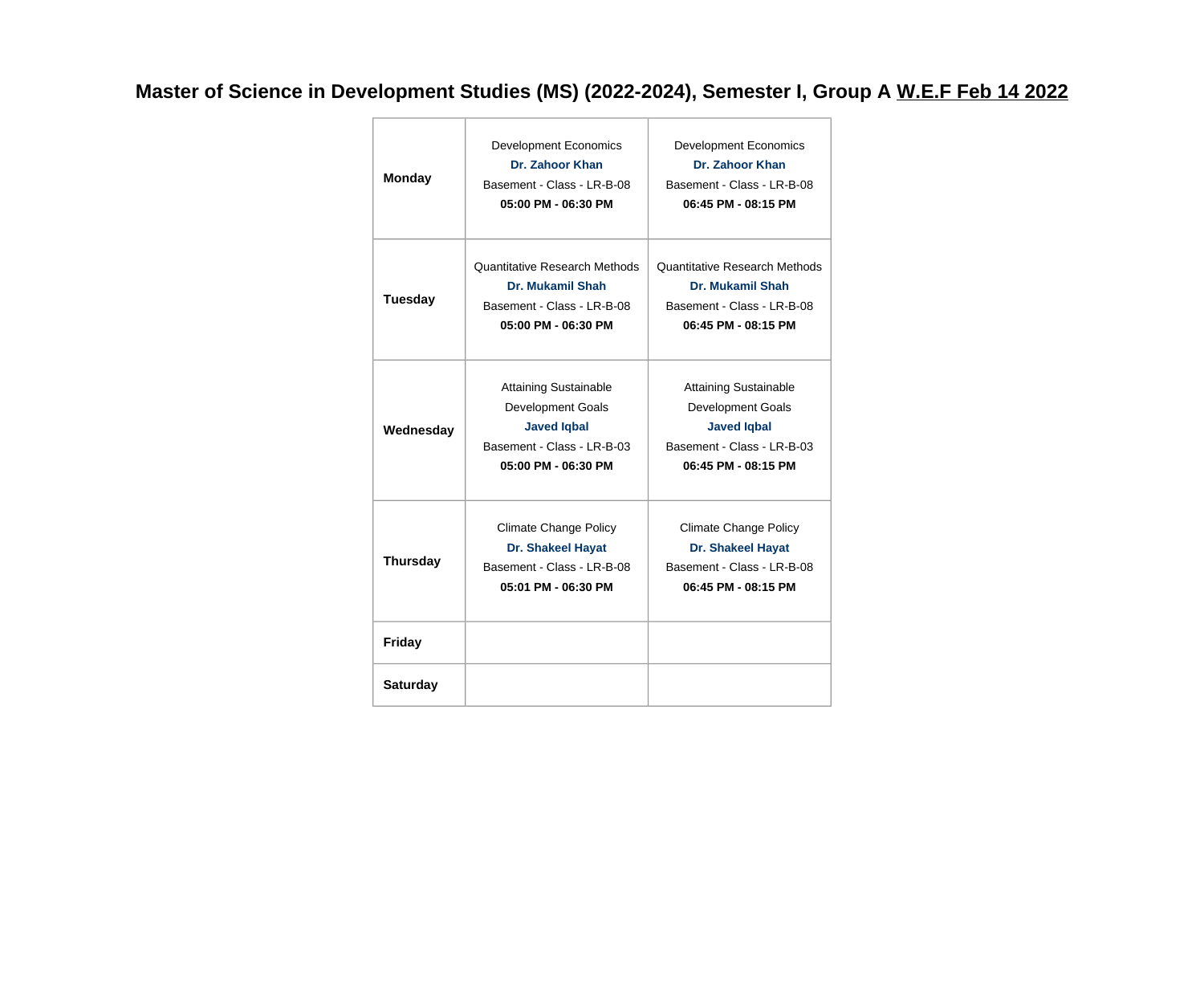## **Master of Science in Development Studies (MS) (2021-2023), Semester II, Group A W.E.F Feb 14 2022**

| <b>Monday</b>   | <b>Development Economics</b><br>Dr. Zahoor Khan<br>Basement - Class - LR-B-08<br>05:00 PM - 06:30 PM                                        | <b>Development Economics</b><br>Dr. Zahoor Khan<br>Basement - Class - LR-B-08<br>06:45 PM - 08:15 PM                                        |
|-----------------|---------------------------------------------------------------------------------------------------------------------------------------------|---------------------------------------------------------------------------------------------------------------------------------------------|
| <b>Tuesday</b>  | <b>Quantitative Research Methods</b><br>Dr. Mukamil Shah<br>Basement - Class - LR-B-08<br>05:00 PM - 06:30 PM                               | <b>Quantitative Research Methods</b><br>Dr. Mukamil Shah<br>Basement - Class - LR-B-08<br>06:45 PM - 08:15 PM                               |
| Wednesday       | <b>Attaining Sustainable</b><br>Development Goals (Elective III)<br><b>Javed Iqbal</b><br>Basement - Class - LR-B-03<br>05:00 PM - 06:30 PM | <b>Attaining Sustainable</b><br>Development Goals (Elective III)<br><b>Javed Iqbal</b><br>Basement - Class - LR-B-03<br>06:45 PM - 08:15 PM |
| <b>Thursday</b> | Climate Change Policy<br><b>Dr. Shakeel Hayat</b><br>Basement - Class - LR-B-08<br>05:01 PM - 06:30 PM                                      | <b>Climate Change Policy</b><br><b>Dr. Shakeel Hayat</b><br>Basement - Class - LR-B-08<br>06:45 PM - 08:15 PM                               |
| <b>Friday</b>   |                                                                                                                                             |                                                                                                                                             |
| <b>Saturday</b> |                                                                                                                                             |                                                                                                                                             |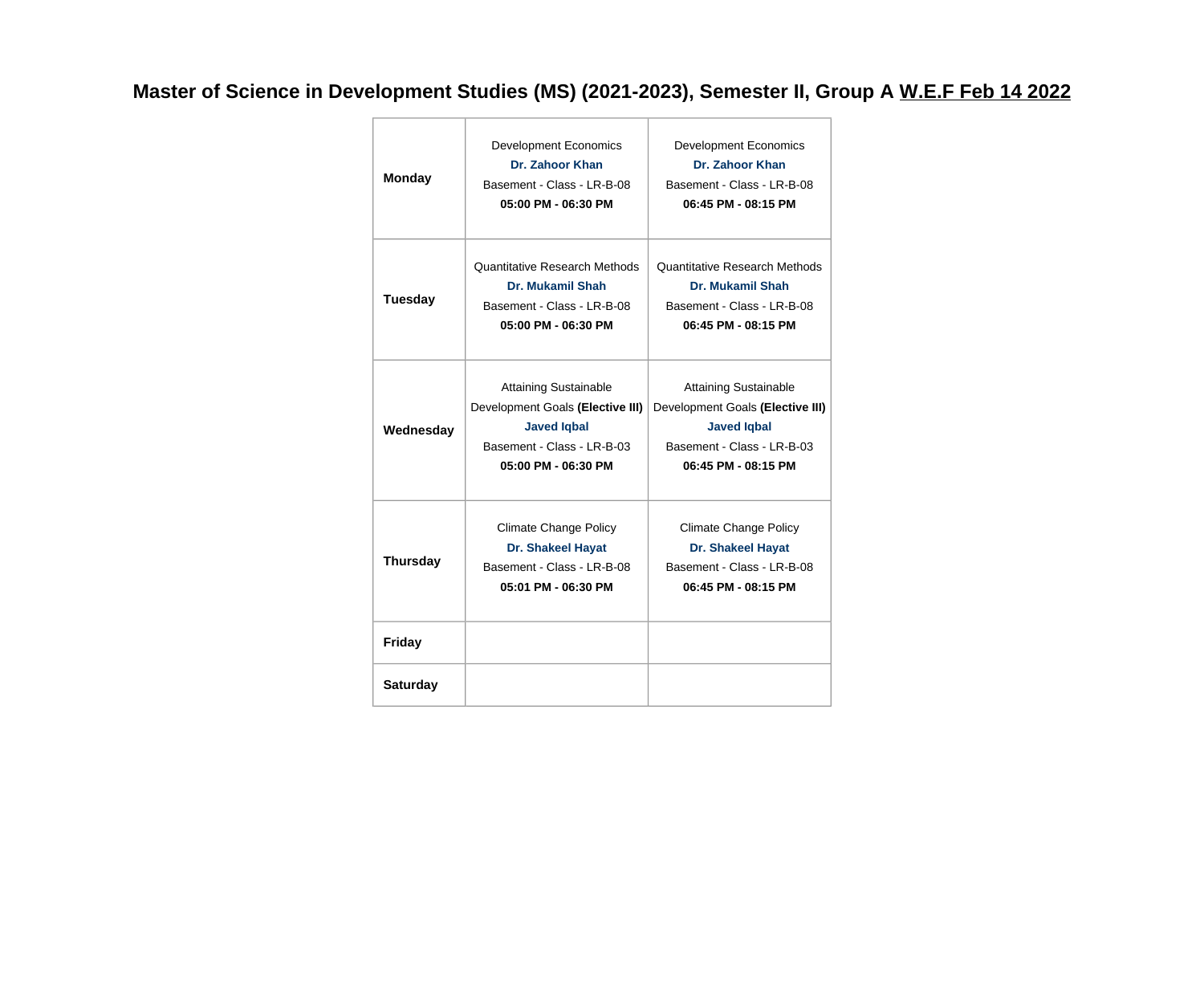### **Master of Science in Economics (MS) (2022-2024), Semester I, Group A W.E.F Feb 14 2022**

| <b>Monday</b>   | <b>Applied Econometric Methods</b><br>Dr. Atta ur Rehman<br>Basement - Lab - General<br>05:01 PM - 06:30 PM                    | <b>Applied Econometric Methods</b><br>Dr. Atta ur Rehman<br>Basement - Lab - General<br>06:45 PM - 08:15 PM                                      |
|-----------------|--------------------------------------------------------------------------------------------------------------------------------|--------------------------------------------------------------------------------------------------------------------------------------------------|
| <b>Tuesday</b>  |                                                                                                                                |                                                                                                                                                  |
| Wednesday       | <b>Attaining Sustainable</b><br>Development Goals<br><b>Javed Iqbal</b><br>Basement - Class - LR-B-03<br>05:00 PM - 06:30 PM   | <b>Attaining Sustainable</b><br>Development Goals<br><b>Javed Iqbal</b><br>Basement - Class - LR-B-03<br>06:45 PM - 08:15 PM                     |
| <b>Thursday</b> | <b>Mukhtar Ahmad</b><br>Basement - Class - LR-B-03<br>05:00 PM - 06:30 PM                                                      | Topics in International Economics Topics in International Economics<br><b>Mukhtar Ahmad</b><br>Basement - Class - LR-B-03<br>06:45 PM - 08:15 PM |
| Friday          | <b>Issues in Environmental</b><br>Economics<br>Dr. Javed Iqbal (Visiting)<br>Basement - Class - LR-B-03<br>05:00 PM - 06:30 PM | <b>Issues in Environmental</b><br>Economics<br>Dr. Javed Iqbal (Visiting)<br>Basement - Class - LR-B-03<br>06:45 PM - 08:15 PM                   |
| <b>Saturday</b> |                                                                                                                                |                                                                                                                                                  |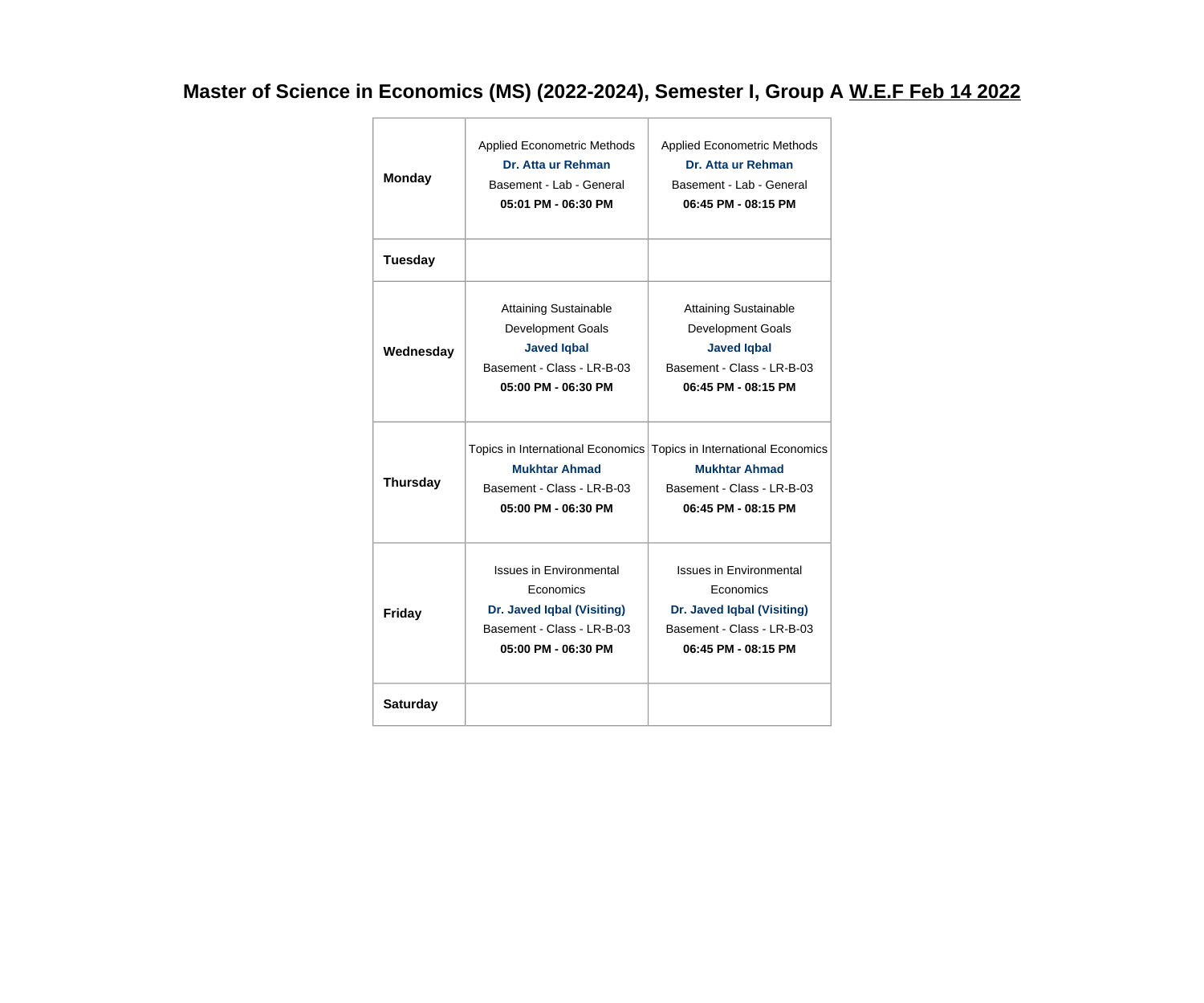### **Master of Science in Economics (MS) (2021-2023), Semester II, Group A W.E.F Feb 14 2022**

| <b>Monday</b>   | <b>Applied Econometric Methods</b><br>Dr. Atta ur Rehman<br>Basement - Lab - General<br>05:01 PM - 06:30 PM                                  | <b>Applied Econometric Methods</b><br>Dr. Atta ur Rehman<br>Basement - Lab - General<br>06:45 PM - 08:15 PM                                  |
|-----------------|----------------------------------------------------------------------------------------------------------------------------------------------|----------------------------------------------------------------------------------------------------------------------------------------------|
| <b>Tuesday</b>  |                                                                                                                                              |                                                                                                                                              |
| Wednesday       | <b>Attaining Sustainable</b><br>Development Goals (Elective III)<br><b>Javed Iqbal</b><br>Basement - Class - LR-B-03<br>05:00 PM - 06:30 PM  | <b>Attaining Sustainable</b><br>Development Goals (Elective III)<br><b>Javed Iqbal</b><br>Basement - Class - LR-B-03<br>06:45 PM - 08:15 PM  |
| <b>Thursday</b> | Topics in International Economics<br>(Elective IV)<br><b>Mukhtar Ahmad</b><br>Basement - Class - LR-B-03<br>05:00 PM - 06:30 PM              | Topics in International Economics<br>(Elective IV)<br><b>Mukhtar Ahmad</b><br>Basement - Class - LR-B-03<br>06:45 PM - 08:15 PM              |
| <b>Friday</b>   | <b>Issues in Environmental</b><br>Economics (Elective II)<br>Dr. Javed Iqbal (Visiting)<br>Basement - Class - LR-B-03<br>05:00 PM - 06:30 PM | <b>Issues in Environmental</b><br>Economics (Elective II)<br>Dr. Javed Iqbal (Visiting)<br>Basement - Class - LR-B-03<br>06:45 PM - 08:15 PM |
| <b>Saturday</b> |                                                                                                                                              |                                                                                                                                              |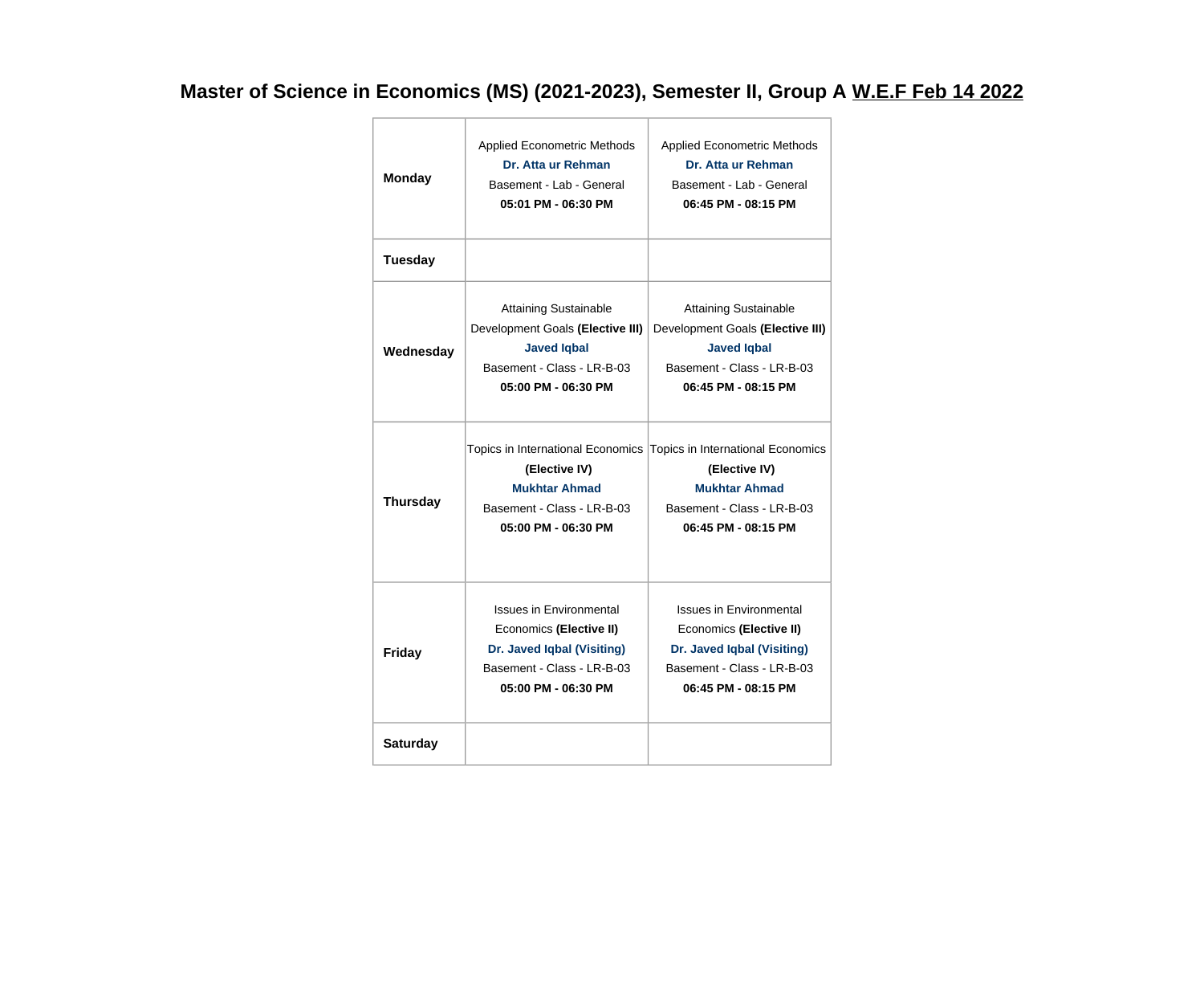### **Master of Science in Management (MS) (2022-2024), Semester I, Group A W.E.F Feb 14 2022**

| <b>Monday</b>   | <b>Applied Research Methods</b><br>Dr. Saleem Gul<br>Basement - Auditorium - LT-B-04<br>05:00 PM - 06:30 PM          | <b>Applied Research Methods</b><br>Dr. Saleem Gul<br>Basement - Auditorium - LT-B-04<br>06:45 PM - 08:15 PM          |
|-----------------|----------------------------------------------------------------------------------------------------------------------|----------------------------------------------------------------------------------------------------------------------|
| <b>Tuesday</b>  | Advanced Logic and Critical<br>Thinking<br>Dr. Shuja Ahmad<br>Basement - Auditorium - LT-B-04<br>05:00 PM - 06:30 PM | Advanced Logic and Critical<br>Thinking<br>Dr. Shuja Ahmad<br>Basement - Auditorium - LT-B-04<br>06:45 PM - 08:15 PM |
| Wednesday       | Mergers and Acquisitions<br><b>Iftikhar UI Amin</b><br>Basement - Lab - General<br>05:00 PM - 06:30 PM               | Mergers and Acquisitions<br><b>Iftikhar UI Amin</b><br>Basement - Lab - General<br>06:45 PM - 08:15 PM               |
| <b>Thursday</b> | Case Studies in Finance<br>Ms. Maira Zeb<br>Basement - Class - LR-B-06<br>05:01 PM - 06:30 PM                        | Case Studies in Finance<br>Ms. Maira Zeb<br>Basement - Class - LR-B-06<br>06:45 PM - 08:15 PM                        |
| <b>Friday</b>   |                                                                                                                      |                                                                                                                      |
| <b>Saturday</b> |                                                                                                                      |                                                                                                                      |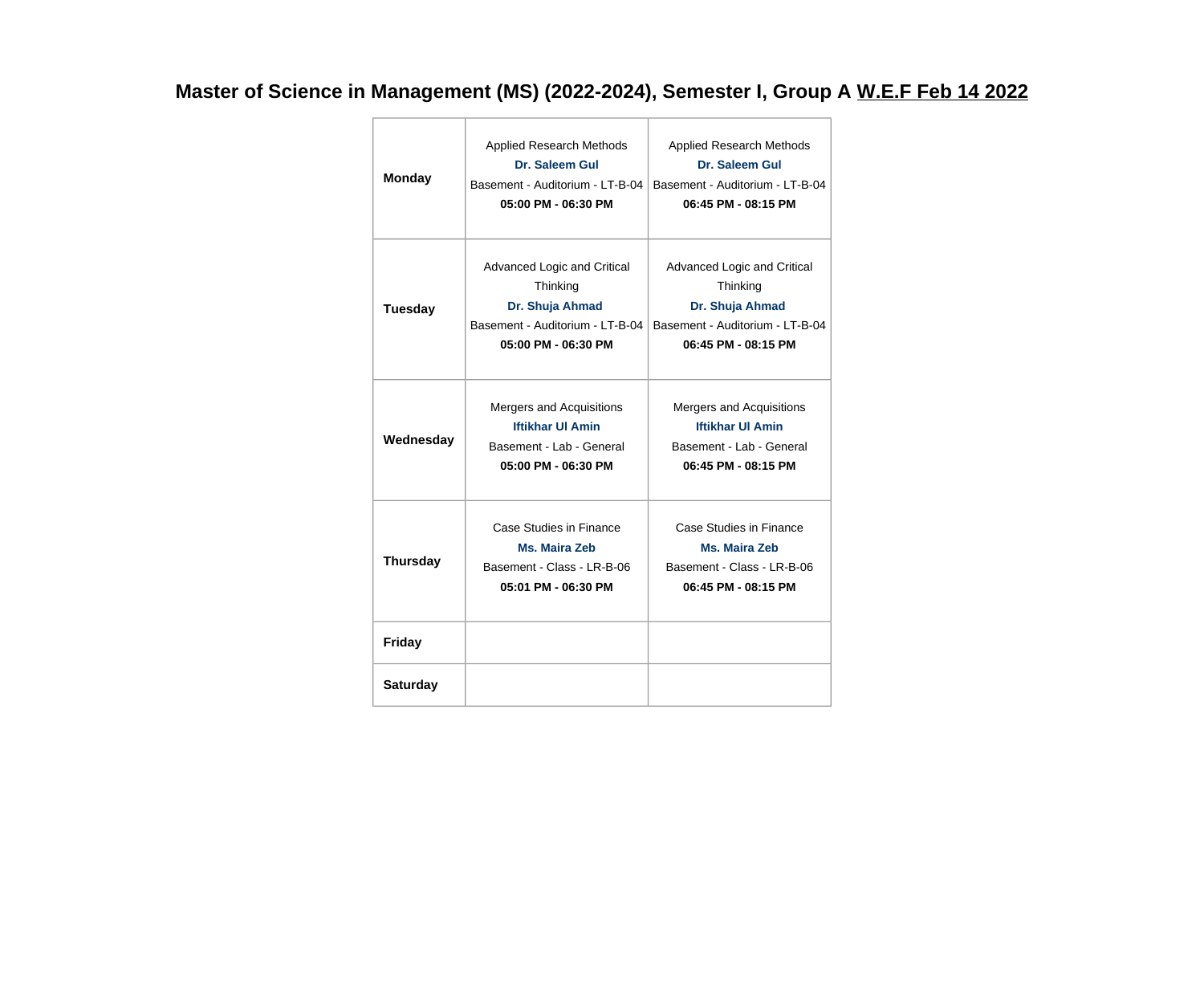### **Master of Science in Management (MS) (2021-2023), Semester II, Group A W.E.F Feb 14 2022**

| <b>Monday</b>  | Applied Research Methods<br>Dr. Saleem Gul<br>Basement - Auditorium - LT-B-04<br>05:00 PM - 06:30 PM                                                                                                                                                                                                                                                                                                                                | Applied Research Methods<br>Dr. Saleem Gul<br>Basement - Auditorium - LT-B-04<br>06:45 PM - 08:15 PM                                                                                                                                                                                                                                                                                                                         |  |
|----------------|-------------------------------------------------------------------------------------------------------------------------------------------------------------------------------------------------------------------------------------------------------------------------------------------------------------------------------------------------------------------------------------------------------------------------------------|------------------------------------------------------------------------------------------------------------------------------------------------------------------------------------------------------------------------------------------------------------------------------------------------------------------------------------------------------------------------------------------------------------------------------|--|
| <b>Tuesday</b> | Advanced Logic and Critical<br>Thinking<br>Dr. Shuja Ahmad<br>Basement - Auditorium - LT-B-04<br>05:00 PM - 06:30 PM                                                                                                                                                                                                                                                                                                                | Advanced Logic and Critical<br>Thinking<br>Dr. Shuja Ahmad<br>Basement - Auditorium - LT-B-04<br>06:45 PM - 08:15 PM                                                                                                                                                                                                                                                                                                         |  |
| Wednesday      | <b>Marketing Strategies: Concepts</b><br>and Cases (Elective IV)<br><b>Mr. Abdul Qadus</b><br>Basement - Class - LR-B-05<br>05:00 PM - 06:30 PM<br>Mergers and Acquisitions<br>(Elective III)<br><b>Iftikhar UI Amin</b><br>Basement - Lab - General<br>05:00 PM - 06:30 PM<br>Organizational Diagnosis and<br><b>Transformation (Elective III)</b><br>Mr. Hassan Mustafa Awan<br>Basement - Class - LR-B-07<br>05:00 PM - 06:30 PM | <b>Marketing Strategies: Concepts</b><br>and Cases (Elective IV)<br><b>Mr. Abdul Qadus</b><br>Basement - Class - LR-B-05<br>06:45 PM - 08:15 PM<br>Mergers and Acquisitions<br>(Elective III)<br><b>Iftikhar UI Amin</b><br>Basement - Lab - General<br>06:45 PM - 08:15 PM<br>Organizational Diagnosis and<br>Transformation (Elective III)<br>Mr. Hassan Mustafa Awan<br>Basement - Class - LR-B-07<br>06:45 PM - 08:15 PM |  |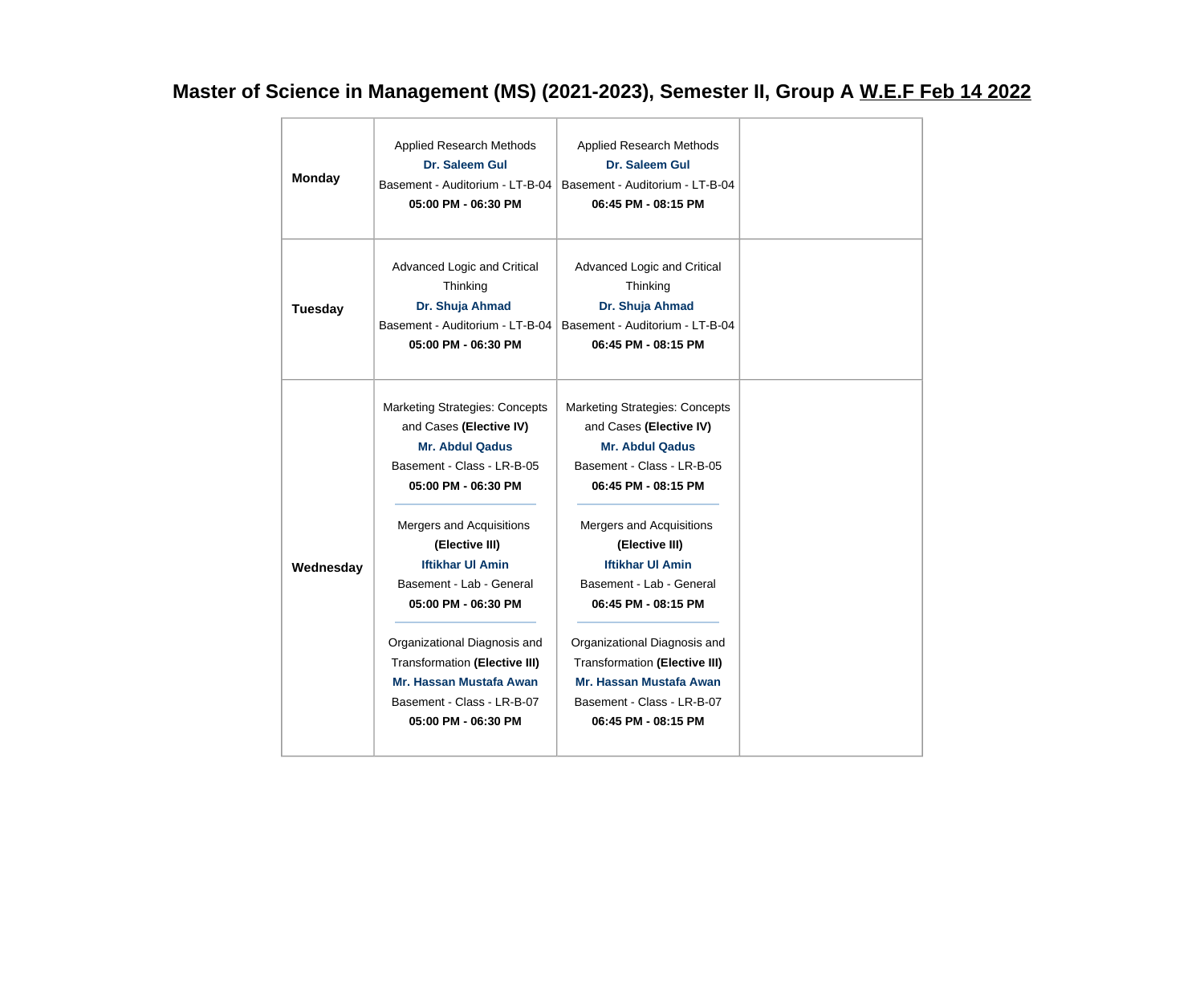| <b>Thursday</b> | Salary and Compensation<br>Management (Elective IV)<br><b>Adnan Malik</b><br>Basement - Class - LR-B-07<br>05:00 PM - 06:30 PM | Case Studies in Finance (Elective<br>IV)<br>Ms. Maira Zeb<br>Basement - Class - LR-B-06<br>05:01 PM - 06:30 PM<br><b>Marketing for Nonprofit</b><br>Organizations (Elective III)<br>Mr. Muhammad Zeeshan<br><b>Khattak</b><br>Basement - Class - LR-B-05<br>05:01 PM - 06:30 PM | Case Studies in Finance (Elective<br>IV)<br><b>Ms. Maira Zeb</b><br>Basement - Class - LR-B-06<br>06:45 PM - 08:15 PM<br>Marketing for Nonprofit<br>Organizations (Elective III)<br>Mr. Muhammad Zeeshan<br><b>Khattak</b><br>Basement - Class - LR-B-05<br>06:45 PM - 08:15 PM<br>Salary and Compensation<br>Management (Elective IV)<br><b>Adnan Malik</b><br>Basement - Class - LR-B-07<br>06:45 PM - 08:15 PM |
|-----------------|--------------------------------------------------------------------------------------------------------------------------------|---------------------------------------------------------------------------------------------------------------------------------------------------------------------------------------------------------------------------------------------------------------------------------|-------------------------------------------------------------------------------------------------------------------------------------------------------------------------------------------------------------------------------------------------------------------------------------------------------------------------------------------------------------------------------------------------------------------|
| <b>Friday</b>   |                                                                                                                                |                                                                                                                                                                                                                                                                                 |                                                                                                                                                                                                                                                                                                                                                                                                                   |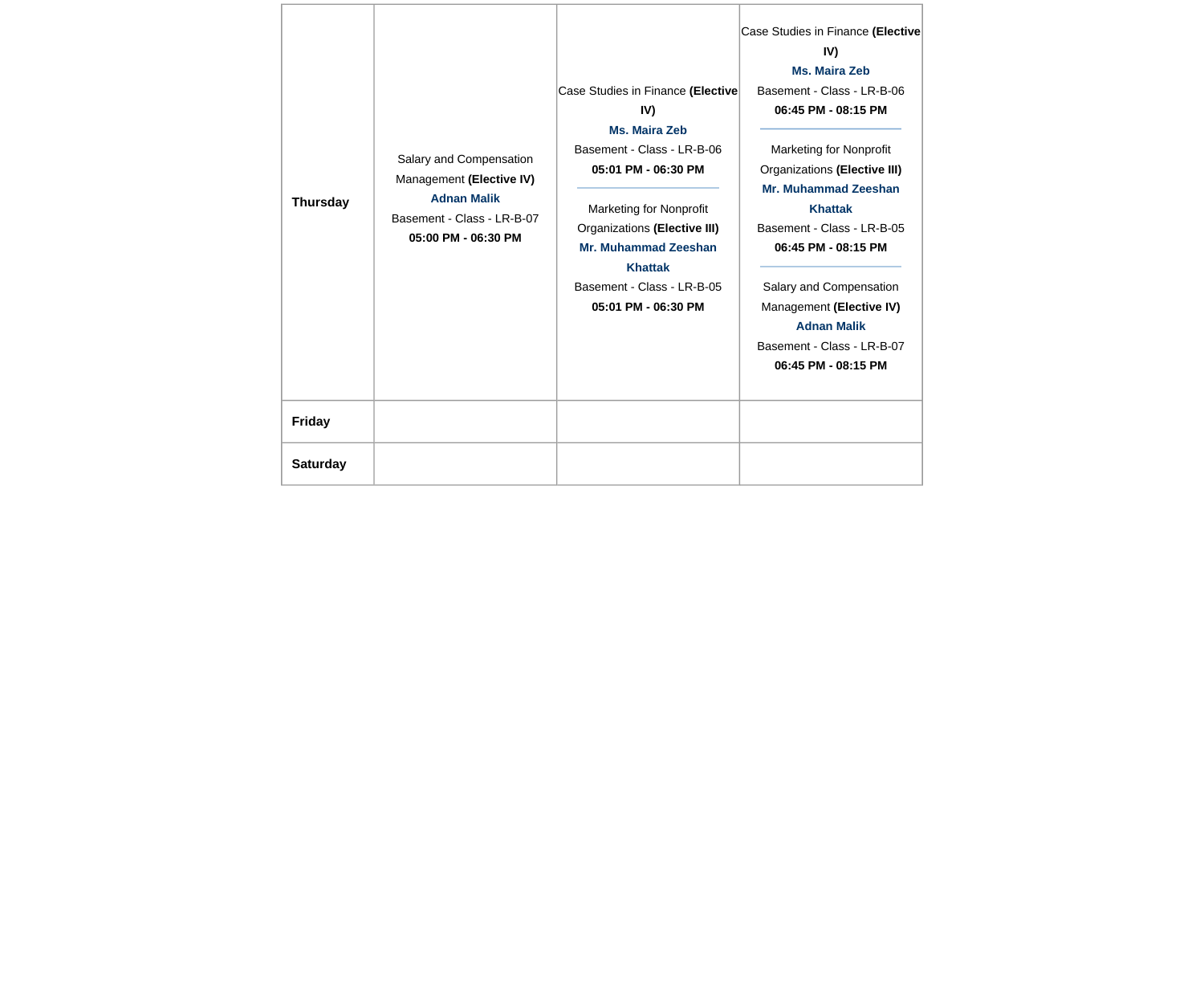**Master of Science in Project Management (MS) (2022-2024), Semester I, Group A W.E.F Feb 14 2022**

| <b>Monday</b>   | <b>Qualitative and Quantitative</b><br><b>Research Techniques</b><br>Dr. Zia Obaid<br>Basement - Class - LR-B-01<br>05:00 PM - 06:30 PM | <b>Qualitative and Quantitative</b><br><b>Research Techniques</b><br>Dr. Zia Obaid<br>Basement - Class - LR-B-01<br>06:45 PM - 08:15 PM    |
|-----------------|-----------------------------------------------------------------------------------------------------------------------------------------|--------------------------------------------------------------------------------------------------------------------------------------------|
| <b>Tuesday</b>  | Project Leadership<br><b>Mr. Hassan Daud Butt</b><br>Basement - Class - LR-B-01<br>05:00 PM - 06:30 PM                                  | Project Leadership<br><b>Mr. Hassan Daud Butt</b><br>Basement - Class - LR-B-01<br>06:45 PM - 08:15 PM                                     |
| Wednesday       | Directed Computational Project<br>Management<br>Mr. Ahsan Ashfaq<br>Basement - Class - LR-B-01<br>05:01 PM - 06:30 PM                   | Directed Computational Project<br>Management<br>Mr. Ahsan Ashfaq<br>Basement - Class - LR-B-01<br>06:45 PM - 08:15 PM                      |
| <b>Thursday</b> | Dr. Amin Ullah<br>Basement - Class - LR-B-01<br>05:01 PM - 06:30 PM                                                                     | Project Monitoring and Evaluation Project Monitoring and Evaluation<br>Dr. Amin Ullah<br>Basement - Class - LR-B-01<br>06:45 PM - 08:15 PM |
| <b>Friday</b>   |                                                                                                                                         |                                                                                                                                            |
| <b>Saturday</b> |                                                                                                                                         |                                                                                                                                            |